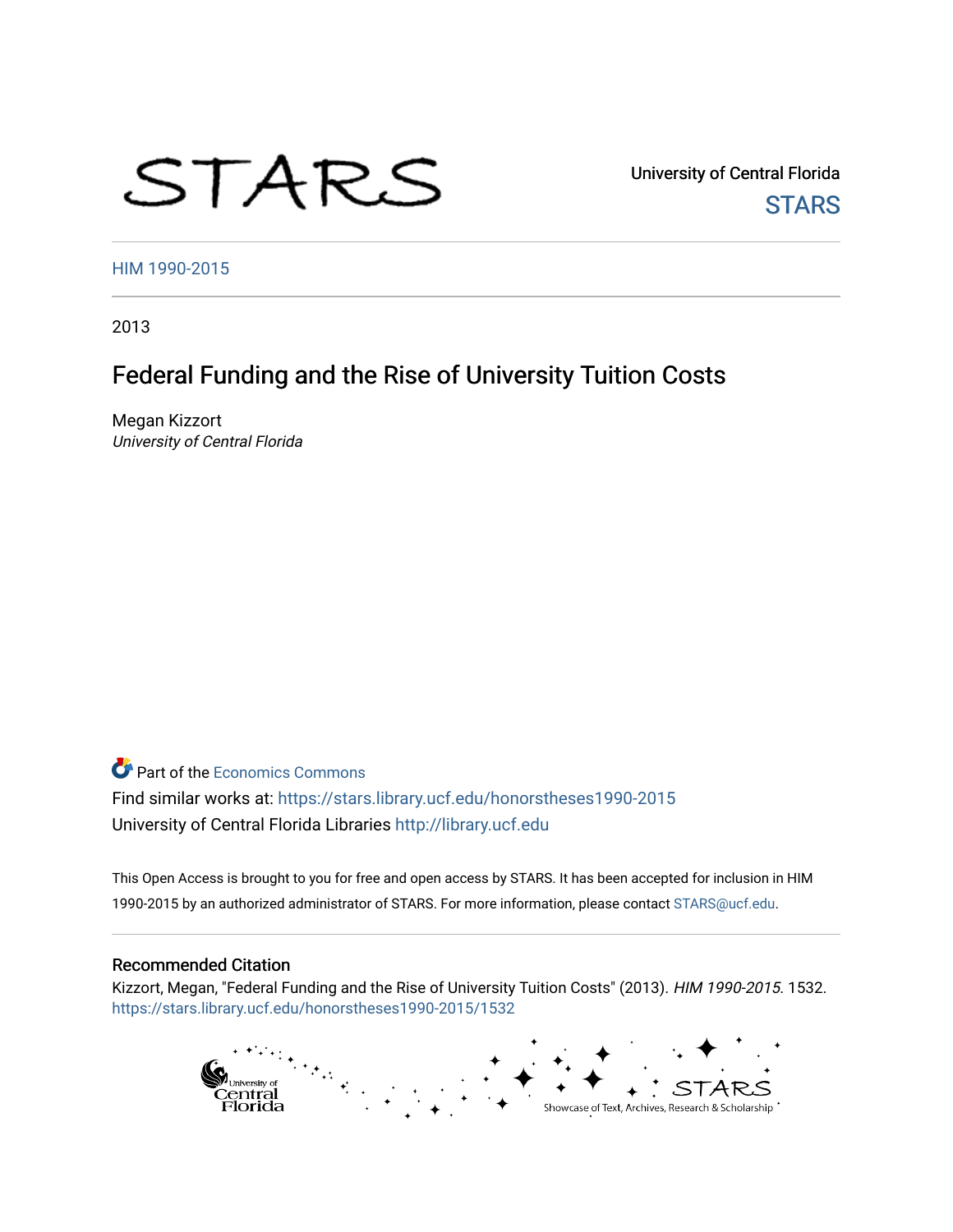# FEDERAL FUNDING AND THE RISE IN UNIVERSITY TUITION COSTS

by

# MEGAN A. KIZZORT

A thesis submitted in partial fulfillment of the requirements for the Honors in the Major in Economics in the College of Business and in the Burnett Honors College at the University of Central Florida Orlando, Florida

Fall Term 2013

Thesis Chair: Richard A. Hofler, Ph.D.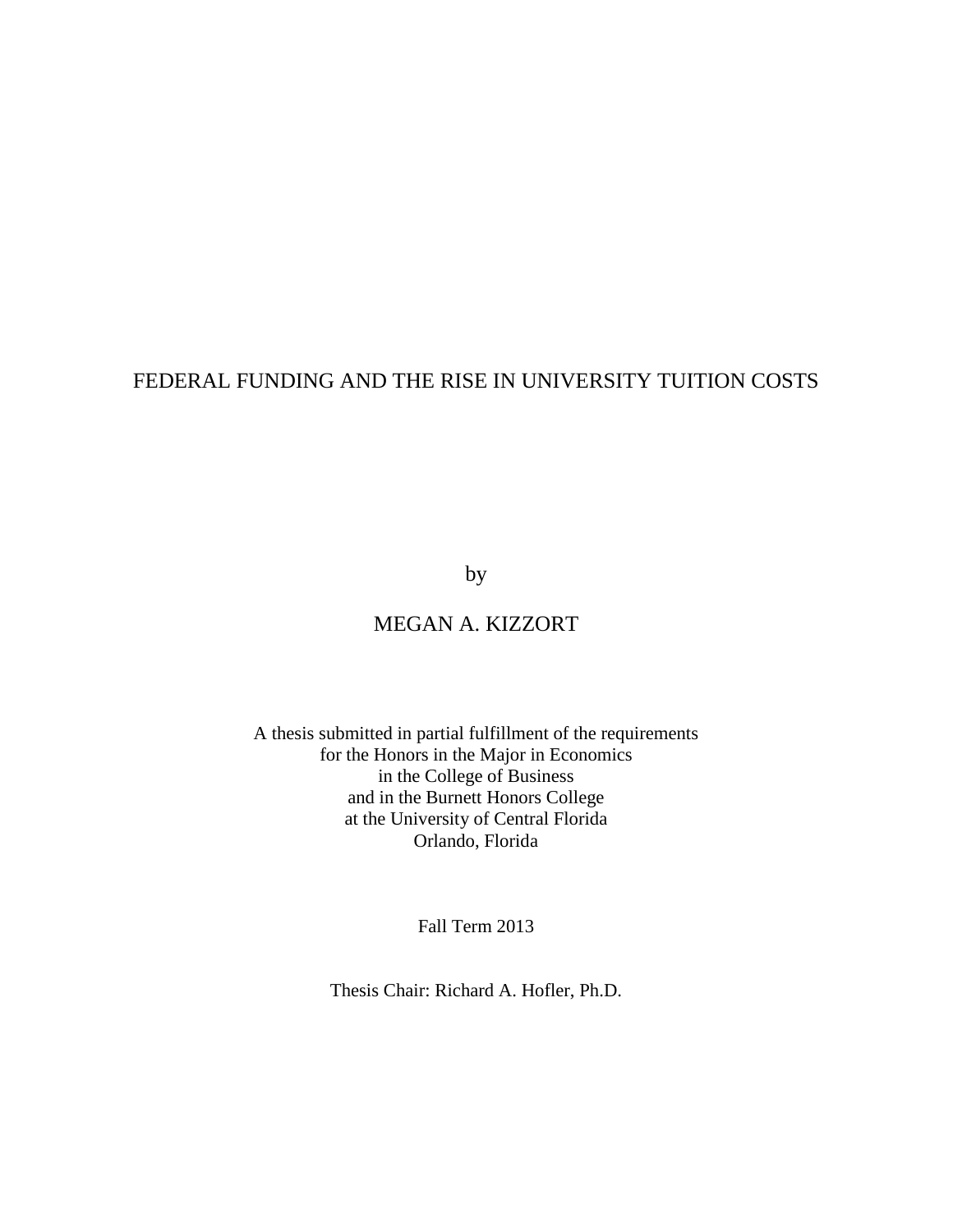## **Abstract**

Access to education is a central part of federal higher education policy, and federal grant and loan programs are in place to make college degrees more attainable for students. However, there is still controversy about whether there are unintended consequences of implementing and maintaining these programs, and whether they are effectively achieving the goal of increased accessibility. In order to answer questions about whether three specific types of federal aid cause higher tuition rates and whether these programs increase graduation rates, four ordinary least squares regression models were estimated. They include changes in both in-state and out-of-state tuition sticker prices, graduation rates, as well as changes in three types of federal aid, and other variables indicative of the value of a degree for four-year public universities in Arizona, California, Georgia, and Florida for years 2001-2011. The regressions indicate a positive effect of Pell Grants on in-state and out-of-state tuition and fees, a positive effect of disbursed subsidized federal loans on the change in number of degrees awarded, and a positive effect of Pell Grants on graduation rates.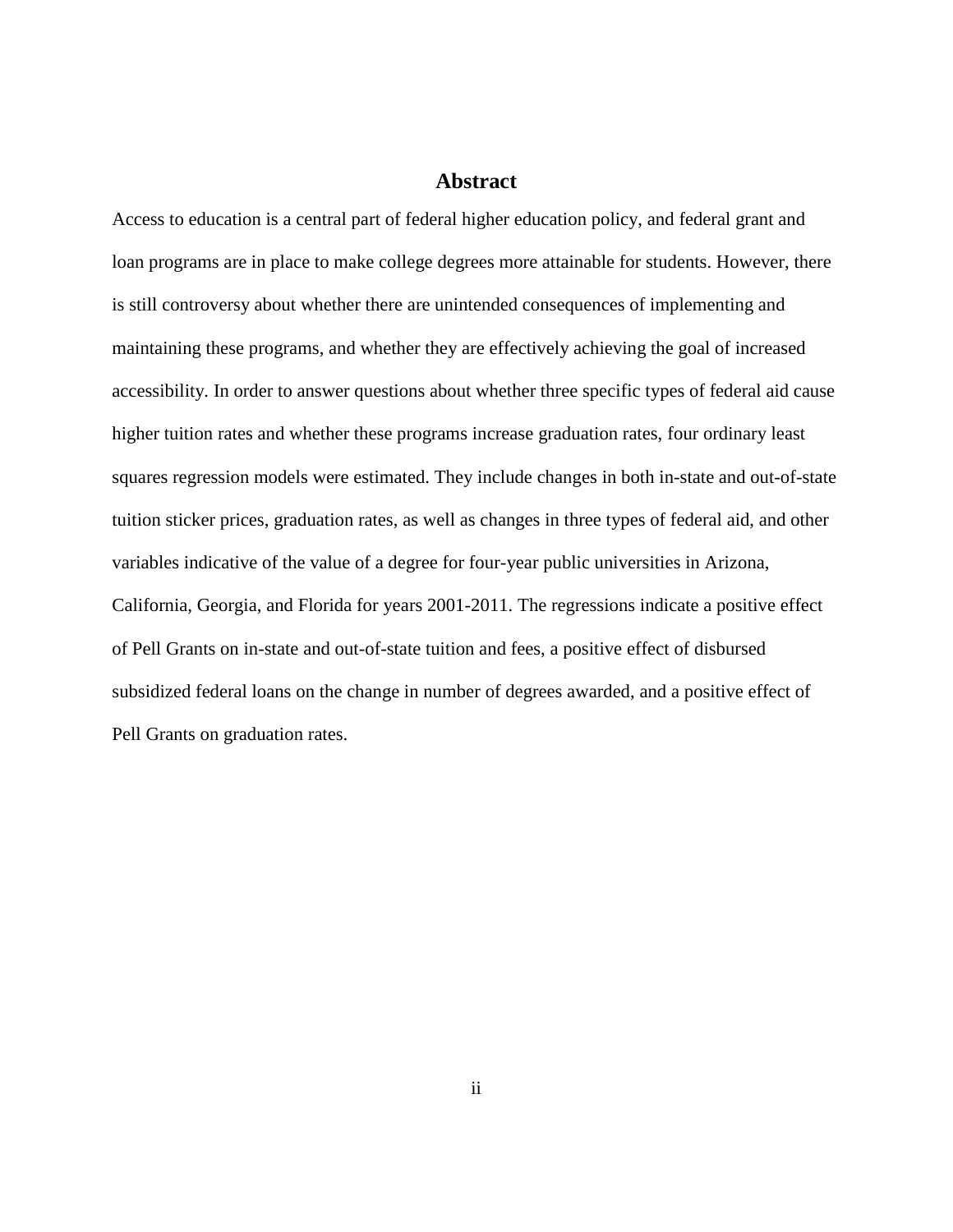# **Dedication**

This thesis is dedicated to my parents, Brad and Terri Kizzort, for their consistent support, encouragement, and love throughout my life.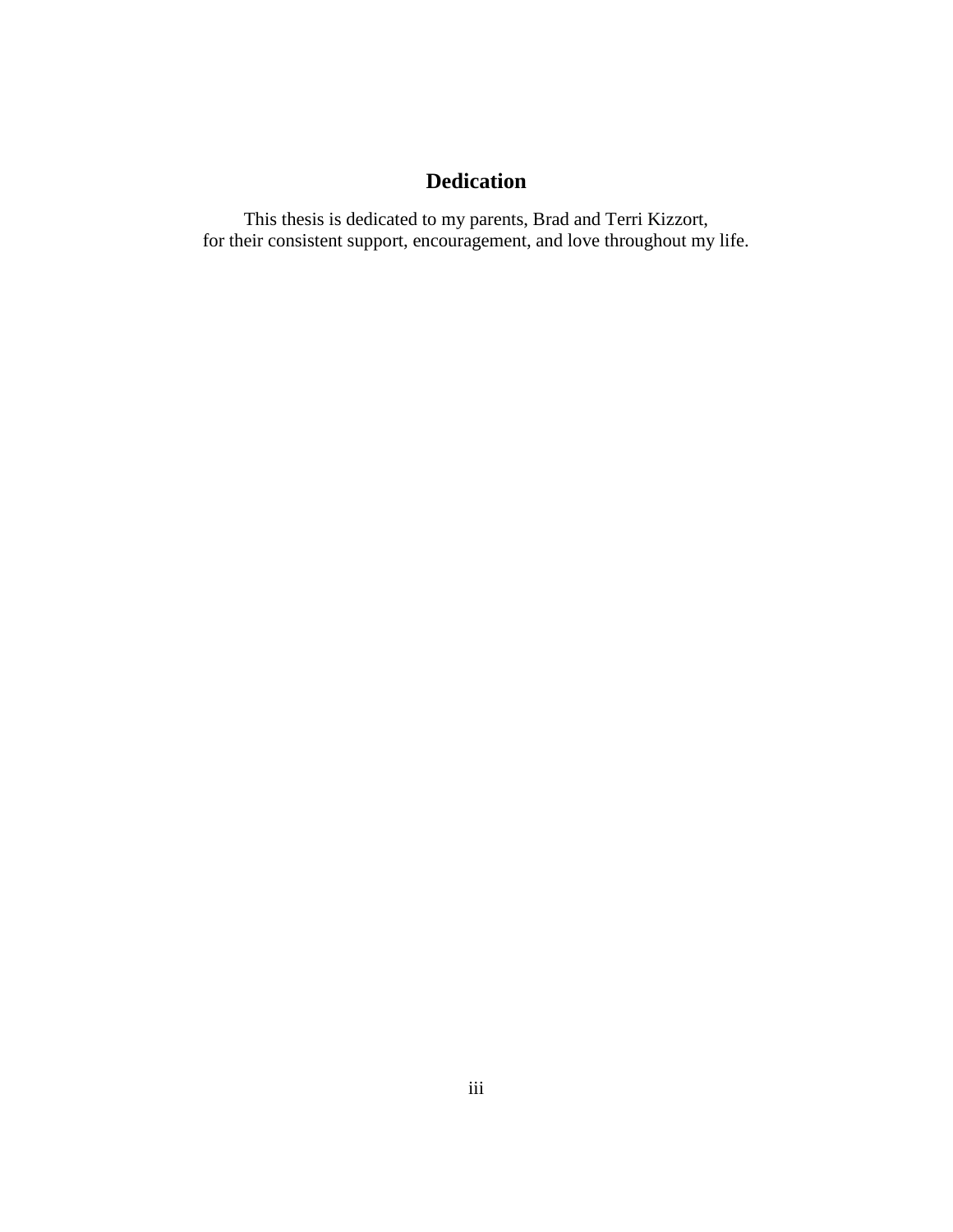# **Acknowledgements**

I would like to thank my committee chair, Dr. Richard Hofler, for his support and guidance throughout this process. I would also like to thank Dr. David Scrogin and Dr. Sherron Roberts for their willingness to serve on my committee. Their feedback and support were invaluable as I undertook this project.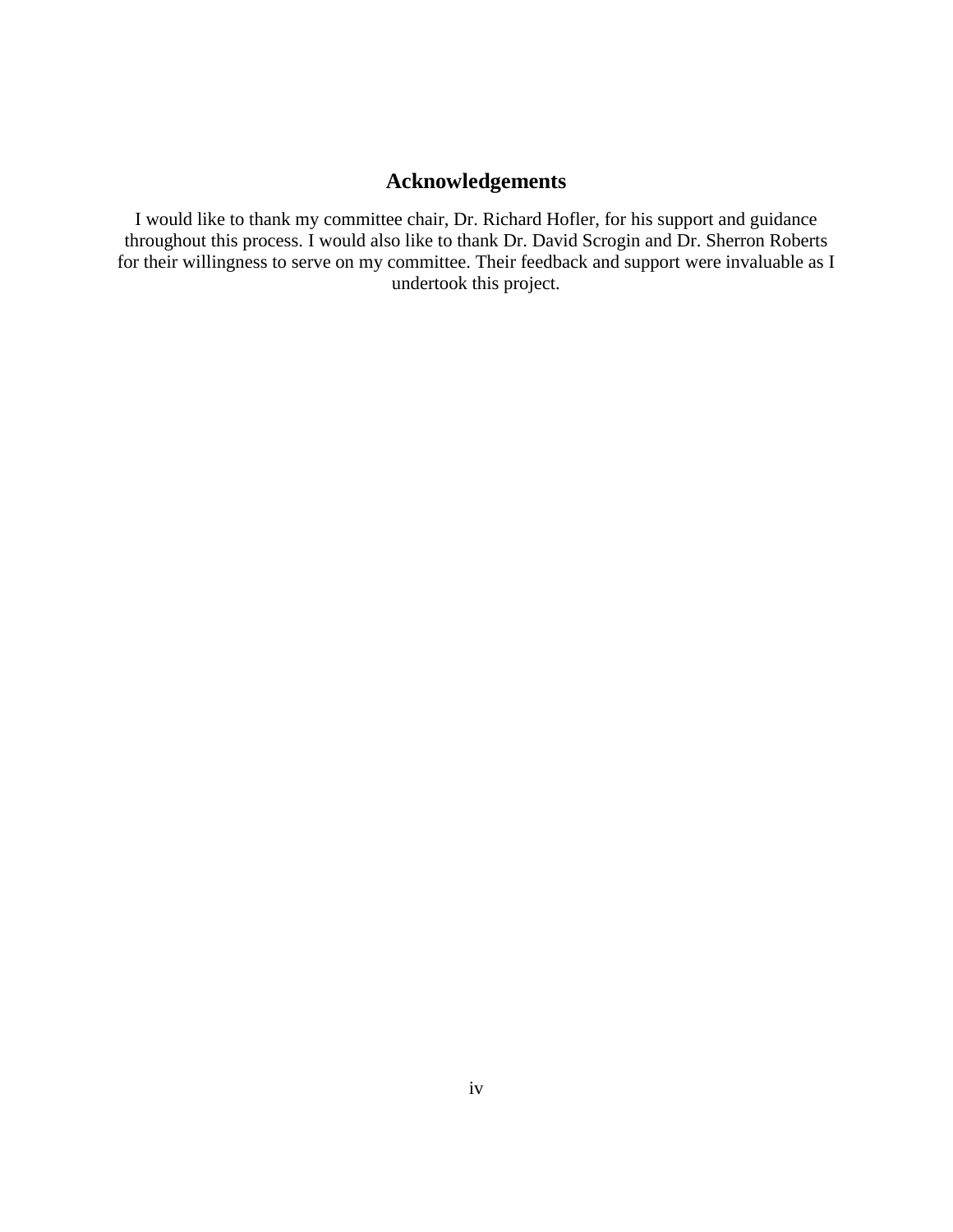# **Table Of Contents**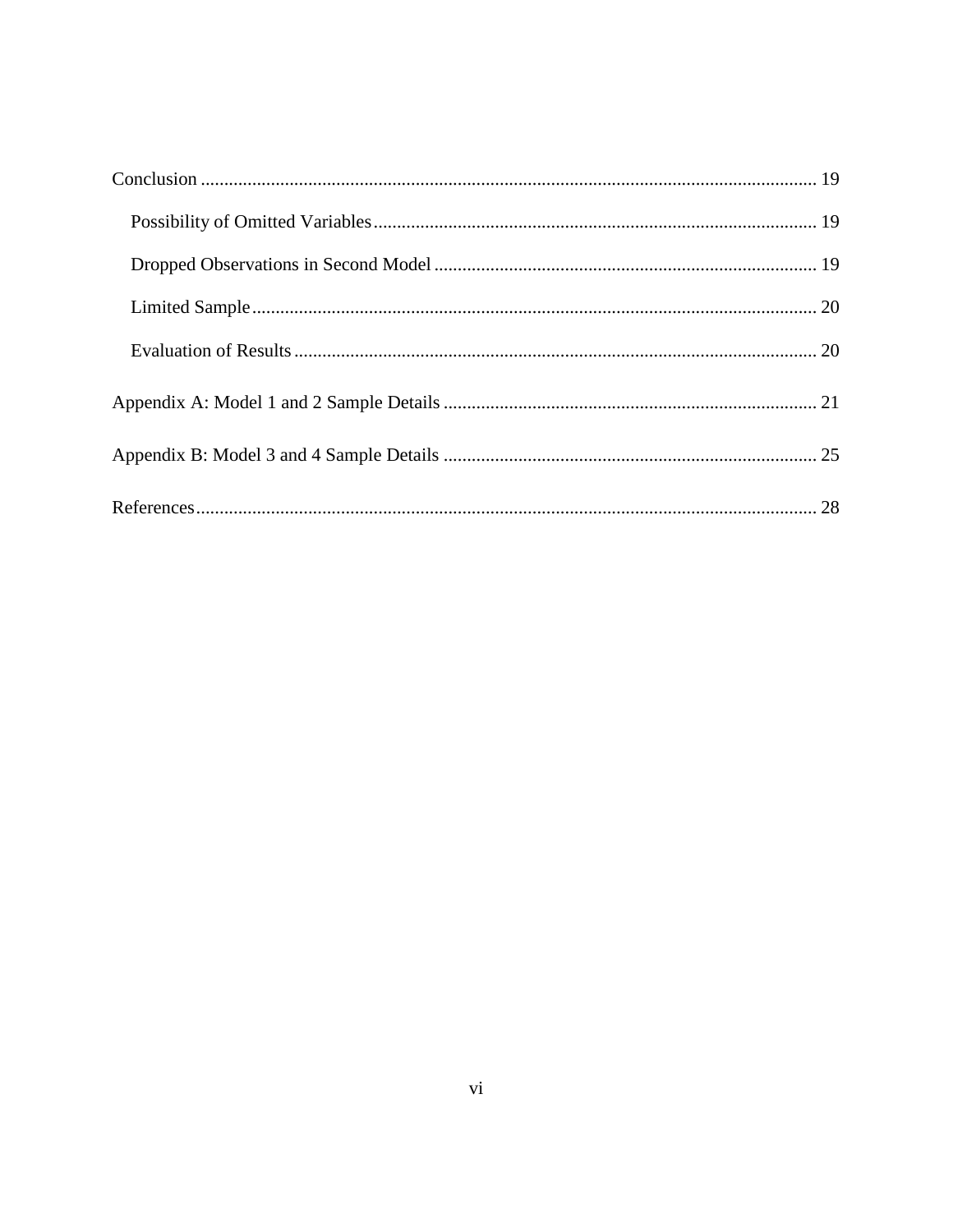# **List of Tables**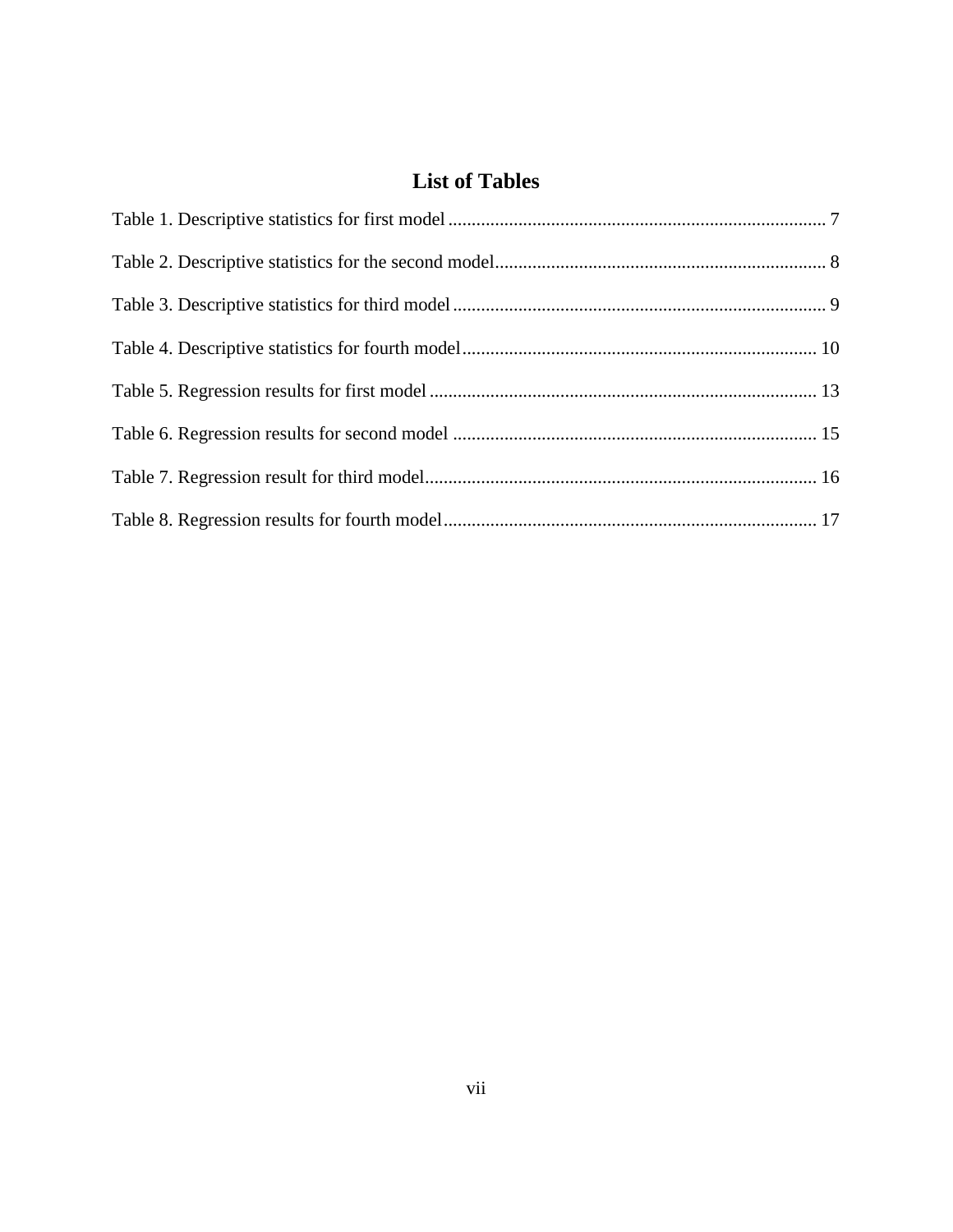## **Introduction**

Access to education is a central part of federal higher education policy, and federal grant and loan programs are in place to make college degrees more attainable for students. General acceptance of education as a public good has provided support for programs like the federal direct loan program and Pell Grants. However, controversy persists about whether there are unintended consequences of implementing and maintaining these programs, and whether they are effectively achieving the intended goal of increased accessibility.

This study asks two questions related to unintended consequences and effectiveness: First, does increased federal funding increase university tuition costs? This question will be answered by observing the effects of increases in federal grant and direct loan amounts on both in-state and out-of-state tuition costs at four-year public universities in Florida, California, Arizona, and Georgia during the years 2001-2011. Second, does increased federal funding have a positive effect on graduation rates? Examining the relationship between graduation rates, federal funding, and other factors that could logically increase the likelihood of graduation will determine whether federal funding is a good investment. In order for financial aid to be useful, it should increase the number of students who graduate with a degree as well as the number who are able to start degrees because of financial aid.

By addressing these research questions, I hope to determine whether federal funding is related to increases in tuition costs and what kind of federal aid is most effective.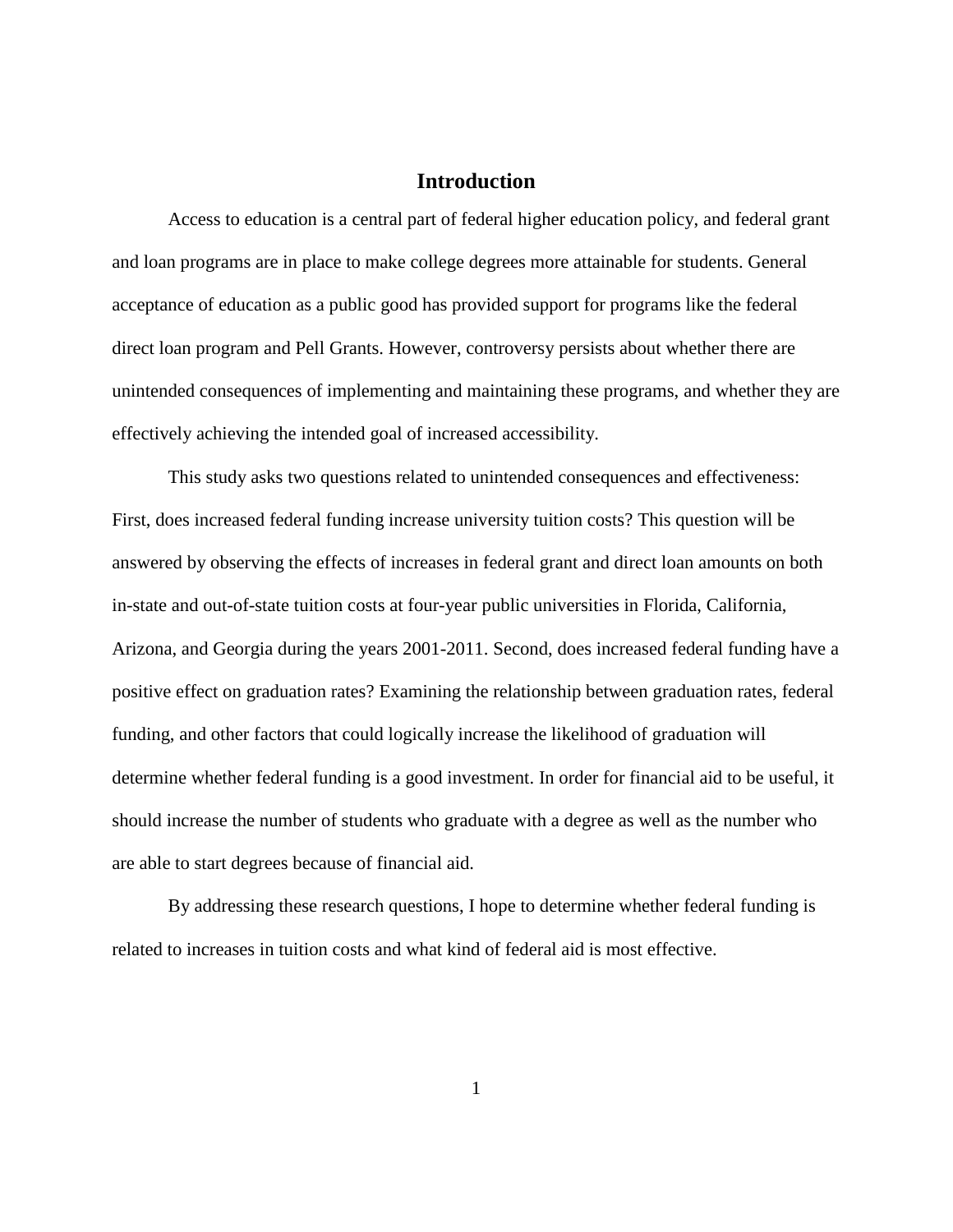## **Literature Review**

In a 1987 *New York Times* article, then Secretary of Education William J. Bennett stated that "increases in financial aid in recent years have enabled colleges and universities blithely to raise their tuitions, confident that Federal loan subsidies would help cushion the increase." This hypothesis has since been called the Bennett hypothesis, and after two decades it is still being debated.

Congress requested a study from the National Center for Education Statistics (NCES) published in 2001, which found no relationship between the availability of grants and rising tuition costs (Cunningham et al. 2001). The NCES researchers reported a lack of confidence in the results, due to limitations of the study. The NCES independent variables included the dollar change in instructional expenditures, as well as a federal aid variable. At that point in time, all types of federal loans were reported together and could not be disaggregated. Other studies have indicated an increase in tuition at public universities for in-state students, but not for out-of-state students (Rizzo and Ehrenberg 2004), a rise in tuition at higher-ranked private institutions related to Pell Grants, but not at public or lower-ranked institutions (Singell and Stone 2003), and 75% higher tuition at private for-profit institutions whose students are eligible for financial aid over private institutions whose students are not (Cellini and Goldin 2012). As these results show, each of these studies reached different conclusions about the impact of federal aid based on the education sector they observe. The 2004 Rizzo and Ehrenberg study influenced my decision to estimate a model for in-state and out-of-state tuition costs due to the potential significance for public universities, which generally charge much higher tuition for nonresident students. Gillen's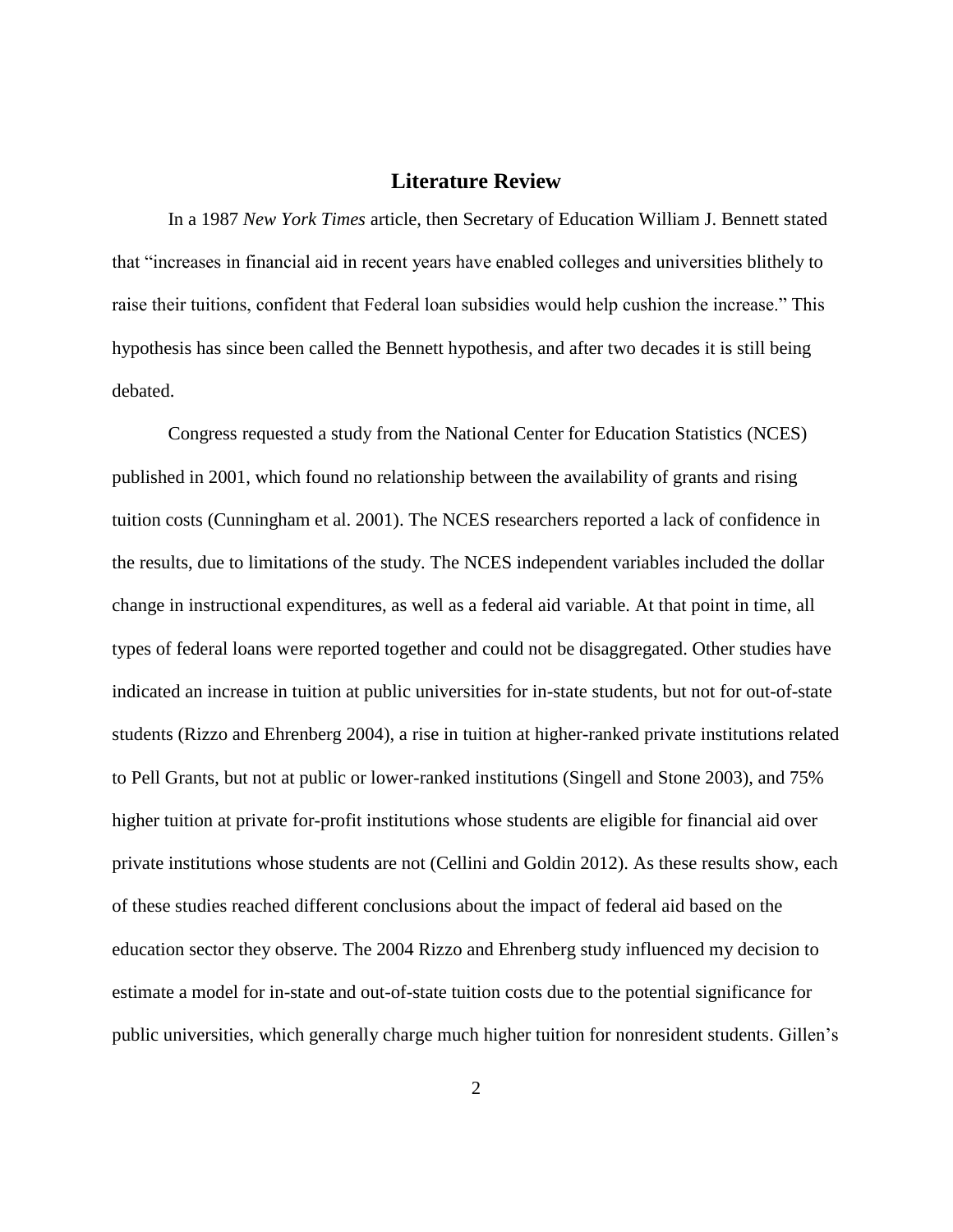paper attempts to update the Bennett hypothesis by differentiating between types of aid, taking into account the effect of tuition caps for public universities as well as selectivity and price discrimination, and viewing the changes over time and not just as a snapshot of the bigger picture (2012). Gillen's emphasis on differentiating between need based and non-need based aid influenced my decision to separate aid into subsidized and unsubsidized federal direct loans, as well as Pell Grants.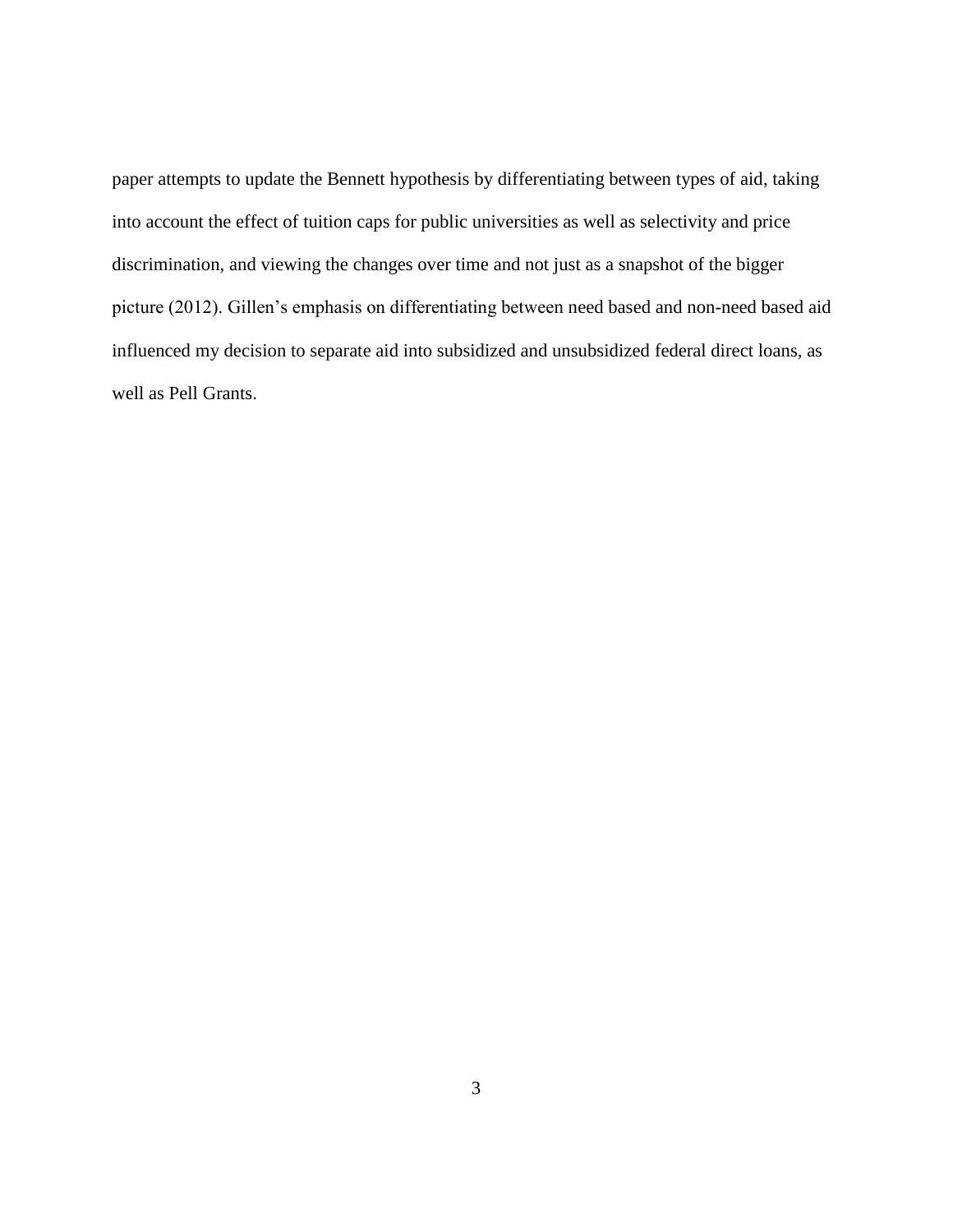## **Data**

In order to determine whether federal aid affects tuition prices and which types of aid are effective at increasing graduation rates, four models were estimated. They include variables found in previous studies on this topic, as well as federal aid variables that are more specific than those used in some previous studies. For example, all of the studies referenced in the literature review included a Pell variable, but the Singell and Stone 2003 study did not include other federal aid variables. The Cellini and Goldin 2012 study on for-profit schools, due to limited data in this sector, included a variable distinguishing a Title IV institution from a non-Title IV institution to account for their access to federal funds. The 2001 NCES study, as mentioned in the literature review, did not have access to federal loan amounts by type.

All of the states in the sample (Arizona, California, Florida, and Georgia) experienced at least a 5% increase from 2007-2011 in the proportion of working families who can be classified as low-income (Roberts, Povich, and Mather 2013). According to the data on total Pell Grant spending at all public universities in 2011 state by state, all four of the states in this sample made it into the top ten ("Title IV Program Volume Reports"). Both in-state and out-of-state tuition costs more than doubled from 2001-2011 in all four states. In-state tuition and fees increased by 273% in Arizona, 254% in California, 158% in Georgia, and 117% in Florida. Out-of-state tuition and fees increased by 122% in Arizona, 110% in California, 122% in Georgia, and 102% in Florida. I chose to limit the number of observed states in order to collect a sample of manageable size, and these qualities indicated that the relationship between tuition costs and federal funding could be clearer if I limited the sample to these four states. Details on the sample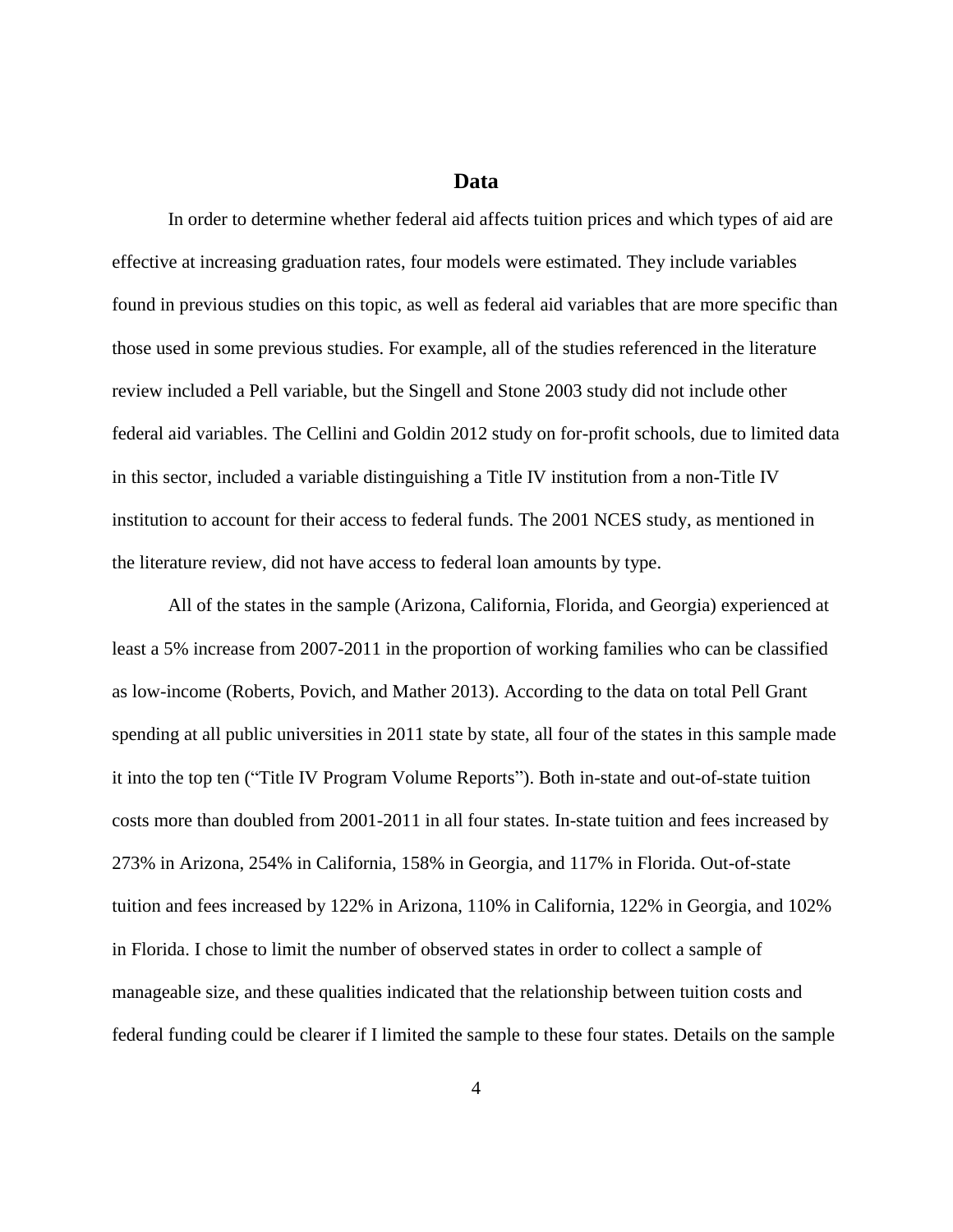for each model can be found in Appendices A and B. The sample should be representative of public, four-year universities in states that have experienced large increases in tuition in the public education sector, have a growing proportion of low-income families, and receive large amounts in total Pell Grant spending at public colleges relative to the rest of the country.

The variables below are grouped by the regression model in which they were used. Each observation in each sample is at the individual university level, for each year from 2002-2011 in which all of the variables were reported. For example, the tuition and federal funding variables are represented as changes from the previous year, so all of these variables included in observations labeled year 2002 represent the change in these variables from the academic year 2001-02 to 2002-03.

#### Model 1

The first subsection describes the dependent variables used in the first regression model. The second includes variables that should be indicative of the value of the education to the students. Finally, the third includes the federal aid variables.

#### *Dependent variables*

The first model was estimated for two dependent variables: the change in sticker price for in-state students and the change in sticker price for out-of-state students. The sticker price includes tuition and fees, and was acquired from the *Chronicle of Education's* database.

## *Influences on price*

The model also includes variables that should indicate the value of the education. These are new enrollment, the estimated median SAT/ACT score, and the 4-year graduation rate for that year. The estimated median score was calculated by averaging the  $25<sup>th</sup>$  and  $75<sup>th</sup>$  percentile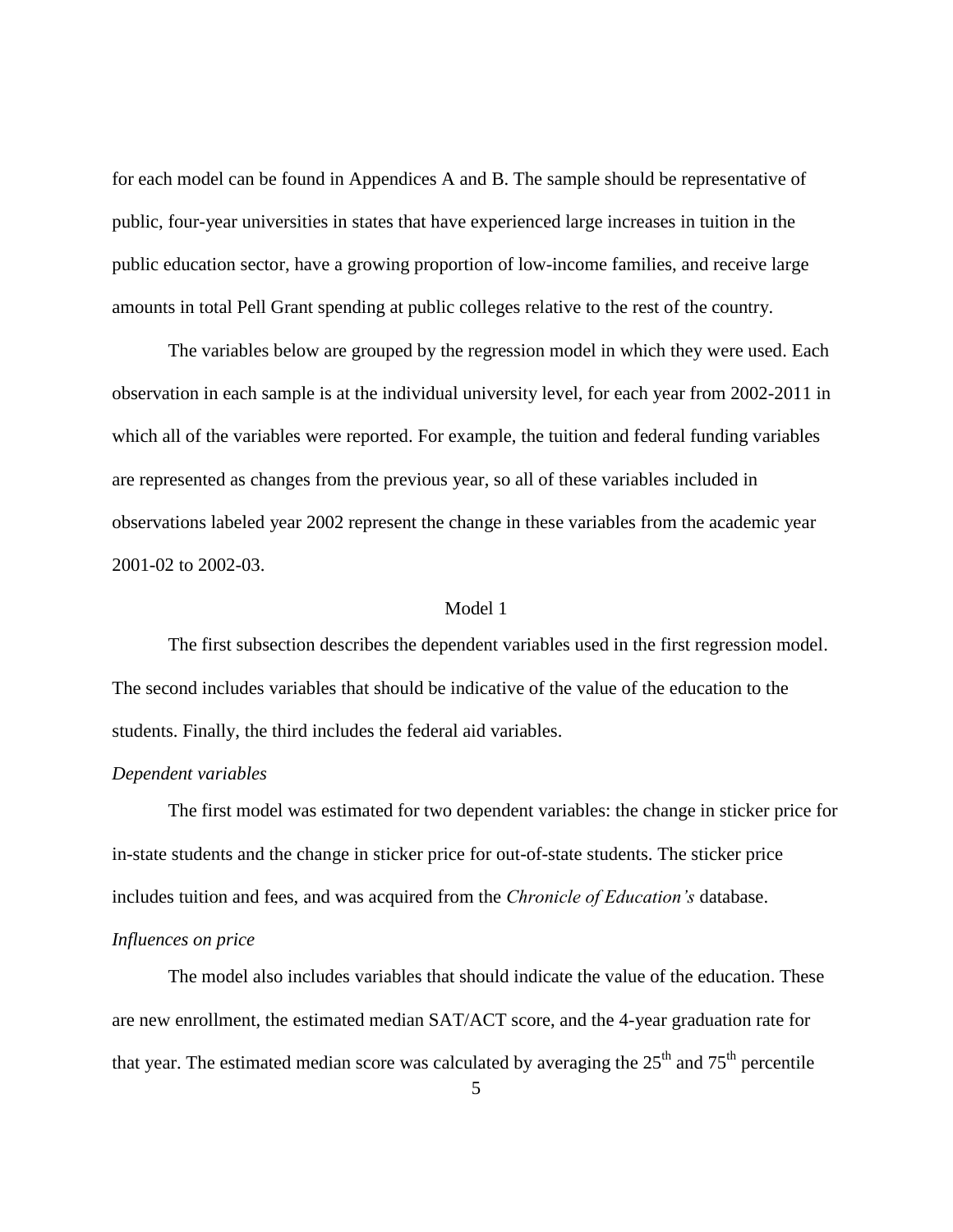scores for the test that the majority of students submitted at that university. If the majority submitted the ACT, that score was converted to its SAT equivalent. These variables were obtained through the National Center for Education Statistics' IPEDS Data Center and the Education Trust. In part, new enrollment could indicate demand for degrees from that school. Selectivity plays a role in the quality of an education, and the estimated median SAT/ACT score is a measure of selectivity. Graduation rates are a measure of value, because the goal of federal aid programs is to graduate more students and the goal of students is to graduate. Graduation rates include first-time, full-time, degree-seeking undergraduates who receive their degree within 4 years. Binary variables were included for Florida, Georgia, and California to account for statespecific qualities, such as cost of living and public university tuition setting policies. A binary variable was added for the 2007-2009 recession, to account for its effect on tuition costs. These binary variables were omitted from the descriptive statistics.

#### *Federal grant and loan variables*

Lastly, the federal grant and loan variables include the change in total Pell Grant amounts, the changes in both the total amount of federal direct unsubsidized loans originated and disbursed, and the change in both the total amount of federal direct subsidized loans originated and disbursed (Federal Student Aid). Pell Grants and federal direct subsidized loans are needbased. Pell Grants do not have to be repaid, and the maximum award amount per student for the 2011-2012 was \$5,550. In addition to the student's financial need, the amount a student is awarded is based on whether he or she is a full-time or part-time student, whether the student is attending school for a full or partial academic year, and the cost of attendance. The Department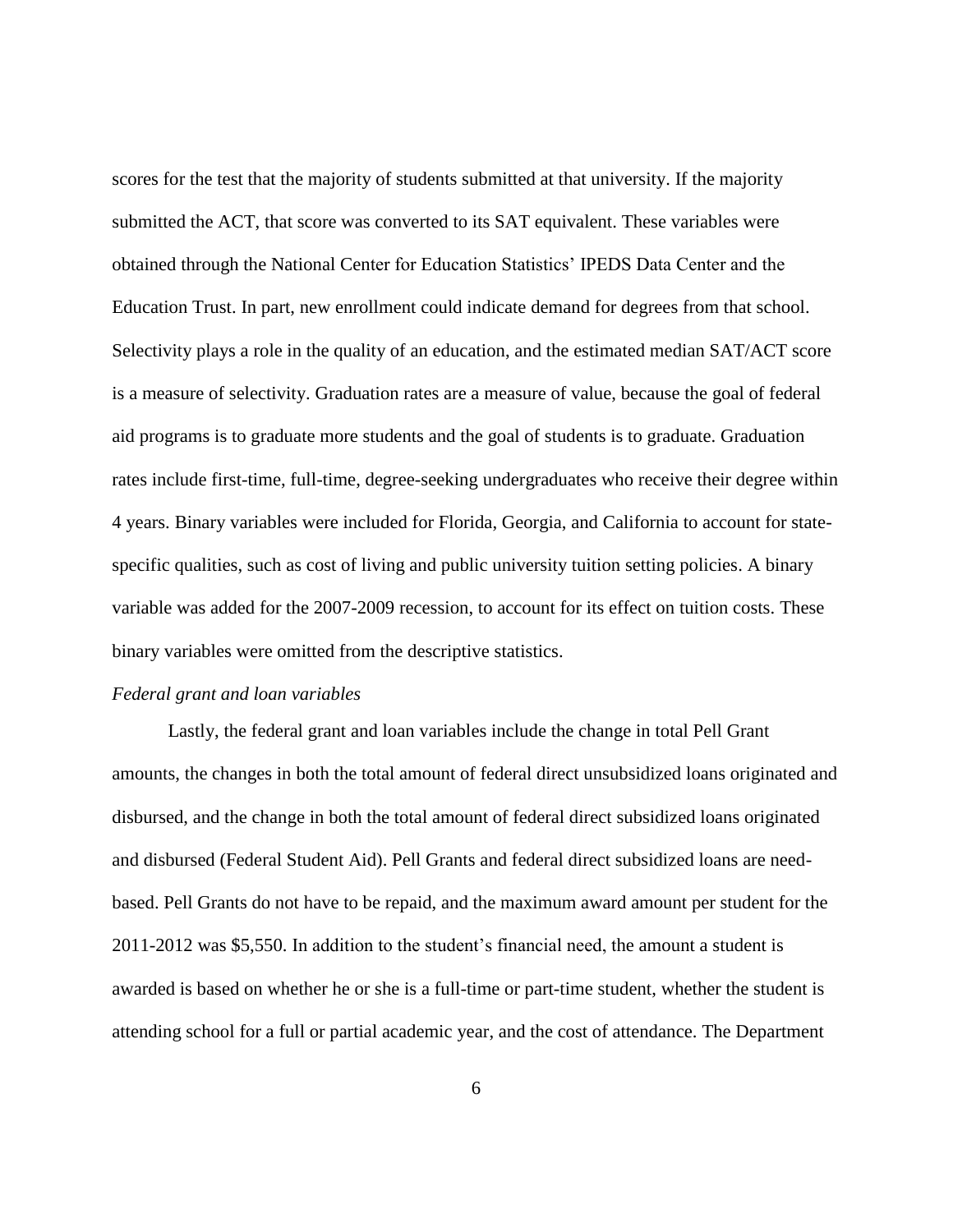of Education pays the interest for students with subsidized loans during their time at the university and for six months afterwards. Unsubsidized loans do not require financial need, and the student is responsible for paying interest during all periods.

| Variable                                           | Mean      | Std. Dev.   | Min.           | Max.         |
|----------------------------------------------------|-----------|-------------|----------------|--------------|
| Dependent                                          |           |             |                |              |
| Change in-state                                    | 602.40    | 522.43      | $-518$         | 2,620        |
| Change out-of-state                                | 1,235.02  | 1,246.95    | $-6737$        | 12,313       |
| Influences on price                                |           |             |                |              |
| New enrollment                                     | 398.64    | 984.40      | $-2816$        | 9406         |
| Estimated SAT/ACT score                            | 1,053.62  | 118.53      | 805            | 1,345        |
| Graduation rate                                    | 24.35     | 16.67       | 2.7            | 71           |
| Federal grant and loan variables                   |           |             |                |              |
| Change in Pell Grants                              | 2,663,191 | 4,702,386   | $-6,159,325$   | 30,331,389   |
| Change in originated subsidized<br>federal loans   | 4,796,413 | $1.13 + 07$ | $-5,921,500$   | 84, 477, 321 |
| Change in disbursed subsidized<br>federal loans    | 4,795,403 | $1.12e+07$  | $-7674642$     | 84, 345, 378 |
| Change in originated unsubsidized<br>federal loans | 4,856,517 | $1.15e+07$  | $-8,014,991$   | 87,584,933   |
| Change in disbursed unsubsidized<br>federal loans  | 3,915,660 | $1.54e+07$  | $-157,718,830$ | 87, 153, 464 |

Number of observations = 359

#### Model 2

In order to evaluate the effect of a 1% change in the federal funding variables on the dependent variables in the first and second models, another model was estimated using the dependent and independent variables described in Table 1. Instead of dollars terms, the sticker prices and federal grant and loan variables are described as percentage changes from the previous year. This model allows for an easy comparison between the effects of 1% changes in the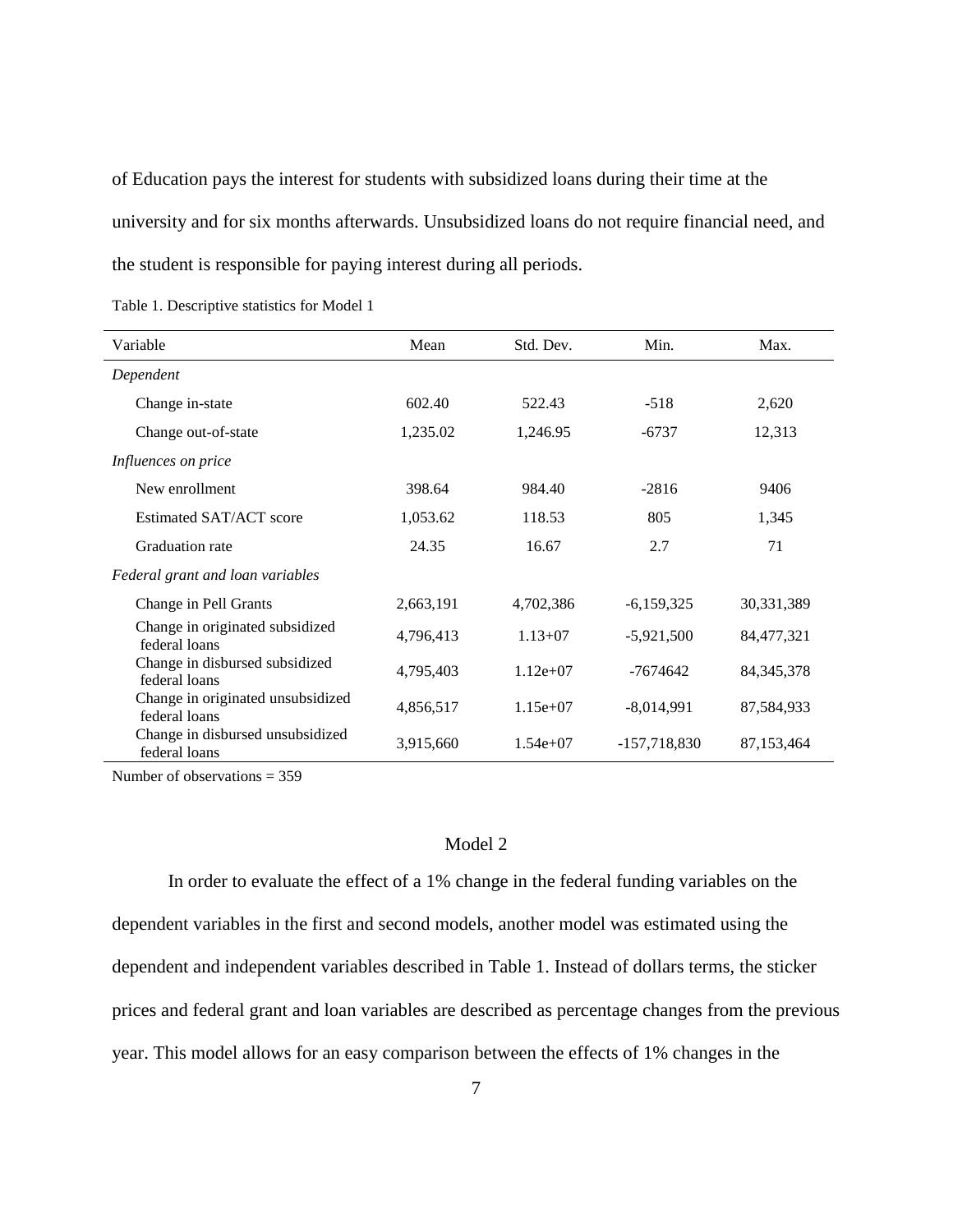variables of interest. There are 11 fewer observations in this sample because unlike the dollar changes from the first model, the percentages could not be calculated when zero grant or loan dollars were given in the original year. The same binary variables from Model 1 were used in this regression, but are not included in the descriptive statistics.

| Variable                                             | Mean     | Std. Dev. | Min.     | Max.      |
|------------------------------------------------------|----------|-----------|----------|-----------|
| Dependent                                            |          |           |          |           |
| % Change in-state                                    | 12.54    | 9.21      | $-10.93$ | 41.40     |
| % Change out-of-state                                | 7.75     | 6.96      | $-23.39$ | 55.79     |
| Indicators of value                                  |          |           |          |           |
| New enrollment                                       | 403.68   | 932.35    | $-2,031$ | 9,406     |
| Estimated SAT/ACT score                              | 1,052.89 | 118.76    | 805      | 1,345     |
| Graduation rate                                      | 24.34    | 16.72     | 2.7      | 71        |
| Federal grant and loan variables                     |          |           |          |           |
| % Change in Pell Grants                              | 12.75    | 18.03     | $-12.97$ | 89.12     |
| % Change in originated subsidized<br>federal loans   | 633.23   | 6,869.13  | $-100$   | 104,414.3 |
| % Change in disbursed subsidized<br>federal loans    | 630.61   | 6,851.71  | $-100$   | 104,130.8 |
| % Change in originated unsubsidized<br>federal loans | 352.25   | 3,392.96  | $-100$   | 56,988.52 |
| % Change in disbursed unsubsidized<br>federal loans  | 347.04   | 3,351.49  | $-100$   | 56,282.67 |

Table 2. Descriptive statistics for Model 2

Number of observations = 348

#### Model 3

This model was estimated in order to determine whether federal funding increases the number of graduates, which is one goal of financial aid. The change in number of degrees awarded from the previous year is the dependent variable in this model, as a measure of how many more students are graduating at each university.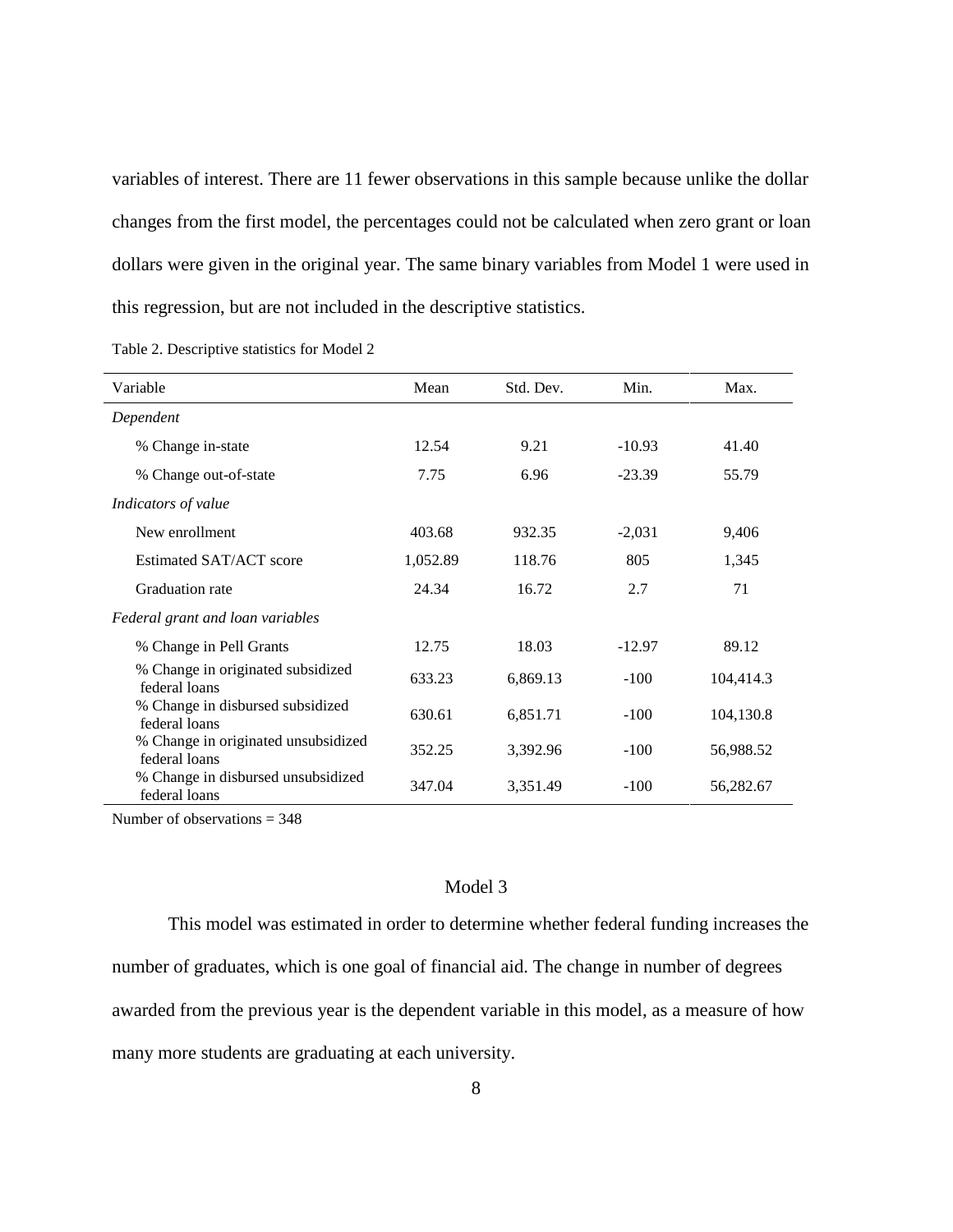Table 3. Descriptive statistics for Model 3

| Variable                                                | Mean      | Std. Dev. | Min.            | Max.          |
|---------------------------------------------------------|-----------|-----------|-----------------|---------------|
| Dependent                                               |           |           |                 |               |
| Change in number of degrees awarded                     | $-62.38$  | 687.65    | $-5.281$        | 3,268         |
| Number of graduates                                     |           |           |                 |               |
| Avg. estimated SAT/ACT score                            | 1,053.65  | 115.53    | 815             | 1,332.5       |
| Avg. new enrollment                                     | 336.94    | 583.58    | $-1270$         | 3,899.75      |
| Federal grant and loan variables                        |           |           |                 |               |
| Avg. change in Pell Grants                              | 2,117,090 | 2,635,308 | $-455,776.8$    | 16,889,852.01 |
| Avg. change in originated<br>unsubsidized federal loans | 2,803,827 | 3,064,866 | $-1,068,448$    | 20,806,834    |
| Avg. change in disbursed<br>unsubsidized federal loans  | 2,544,551 | 3,428,700 | $-21,127,969.5$ | 20,030,949.5  |
| Avg. change in originated subsidized<br>federal loans   | 1,935,516 | 2,334,922 | $-1,436,831$    | 18,941,050.75 |
| Avg. change in disbursed subsidized<br>federal loans    | 2,042,483 | 2,446,922 | $-1,343,644$    | 20,106,522    |

Number of observations = 202

#### *Number of graduates*

Standardized test scores such as SAT and ACT scores have been shown to have a positive correlation with a student's likelihood of graduating. Therefore, the average estimated median SAT/ACT score is included as an independent variable. The average change in enrollment was included because an increase in enrolled students would logically increase the number of graduates. Initially the average change in instructional expenditures was included in the model, but was dropped because the coefficient was not statistically significant and the lack of reported years decreased the sample size. All of these variables are averaged over four years, to represent a student's experience over the course of those years. This reduced the number of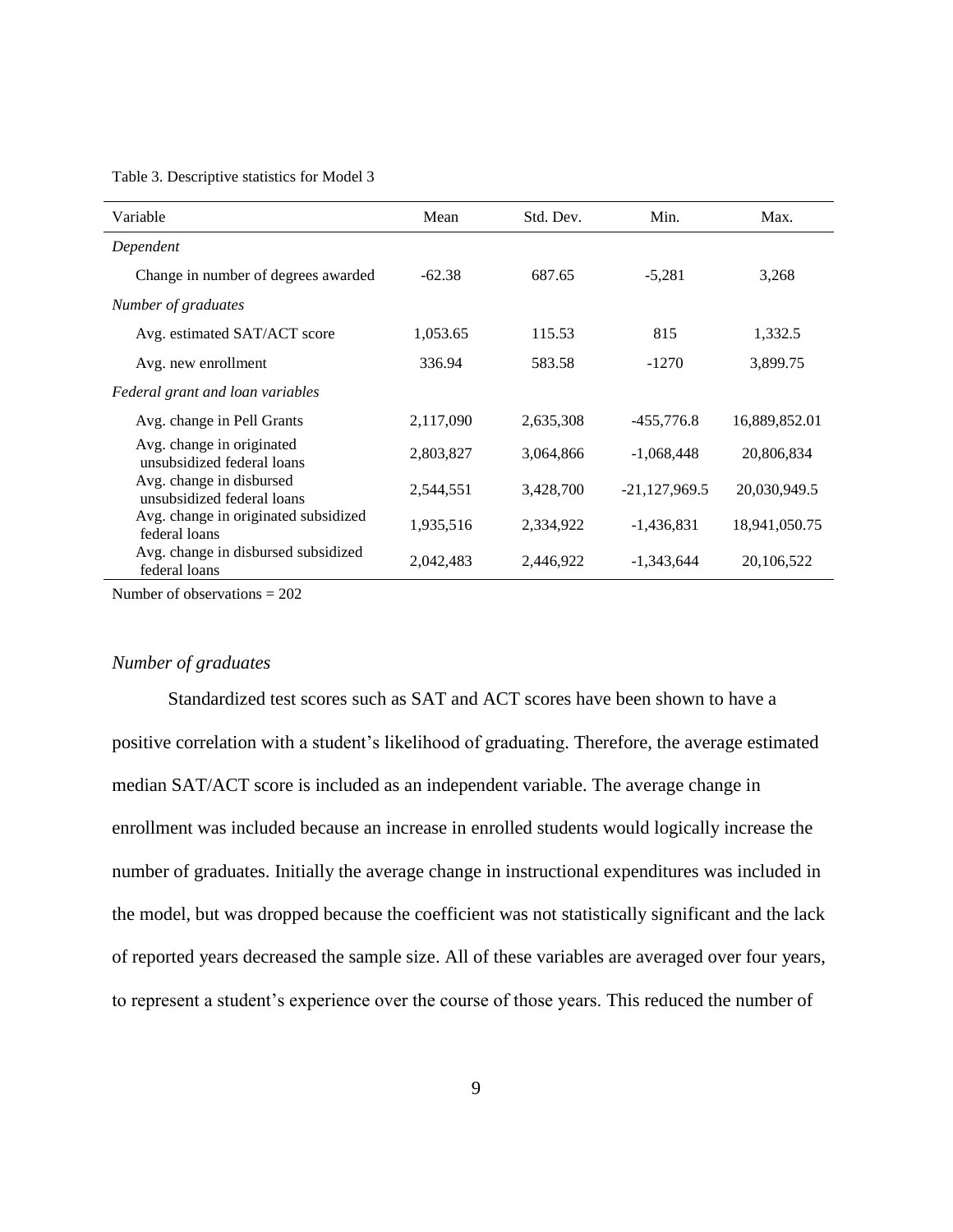observations to 202. Because the earliest observations in the dataset are from 2002, the earliest four-year average that can be calculated is 2002-2005.

#### *Federal grants and loan variables*

The average change in Pell Grants, unsubsidized loans, and subsidized loans over four years are included in this model as well, in order to determine their relationship to the number of degrees awarded.

#### Model 4

Graduation rates, versus the absolute change in degrees awarded, offer another measure of effectiveness and represent the proportion of full-time undergraduates who graduate within 4

years.

| Table 4. Descriptive statistics for fourth model |
|--------------------------------------------------|
|--------------------------------------------------|

| Variable                                                | Mean      | Std. Dev. | Min.            | Max.          |
|---------------------------------------------------------|-----------|-----------|-----------------|---------------|
| Dependent                                               |           |           |                 |               |
| Graduation rate                                         | 26.34059  | 17.44394  | 4.4             | 71            |
| Number of graduates                                     |           |           |                 |               |
| Avg. estimated SAT/ACT score                            | 1,053.65  | 115.53    | 815             | 1,332.5       |
| Avg. new enrollment                                     | 336.94    | 583.58    | $-1,270$        | 3,899.75      |
| Federal grant and loan variables                        |           |           |                 |               |
| Avg. change in Pell Grants                              | 2,117,090 | 2,635,308 | $-455,776.8$    | 16,889,852.01 |
| Avg. change in originated unsubsidized<br>federal loans | 2,803,827 | 3,064,866 | $-1,068,448$    | 20,806,834    |
| Avg. change in disbursed unsubsidized<br>federal loans  | 2,544,551 | 3,428,700 | $-21,127,969.5$ | 20,030,949.5  |
| Avg. change in originated subsidized<br>federal loans   | 1,935,516 | 2,334,922 | $-1,436,831$    | 18,941,050.75 |
| Avg. change in disbursed subsidized<br>federal loans    | 2,042,483 | 2,446,922 | $-1,343,644$    | 20,106,522    |

Number of observations = 202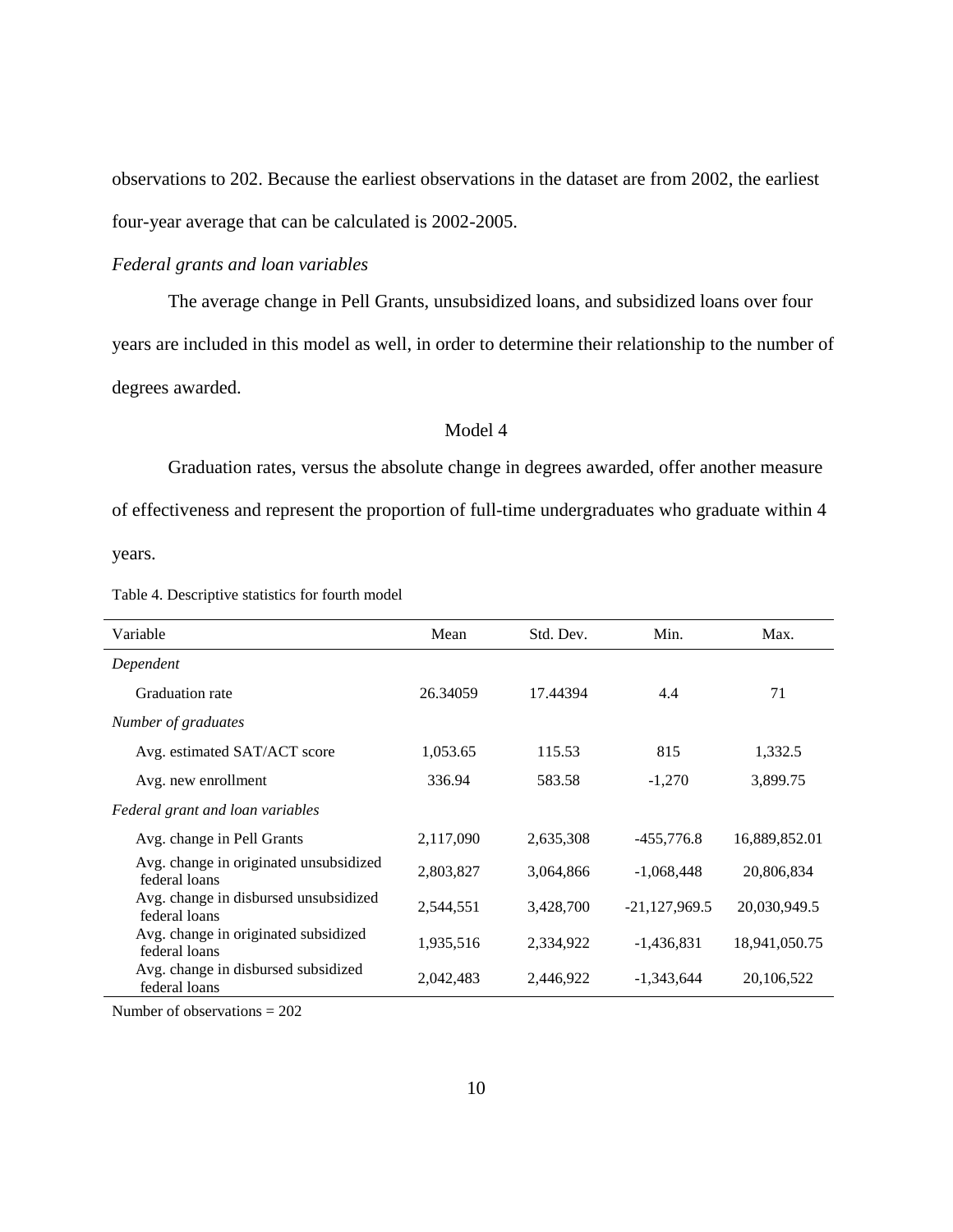An increase in the number of degrees awarded or graduates would be a desirable outcome of federal funding, but an increase in the proportion of students who successfully complete their degrees is another important outcome. In this model, the graduation rate replaces the change in degrees awarded as the dependent variable. All independent variables are the same as in the third model, because standardized test scores, new enrollment, and federal aid variables should logically influence both the number of degrees awarded as well as the graduation rate.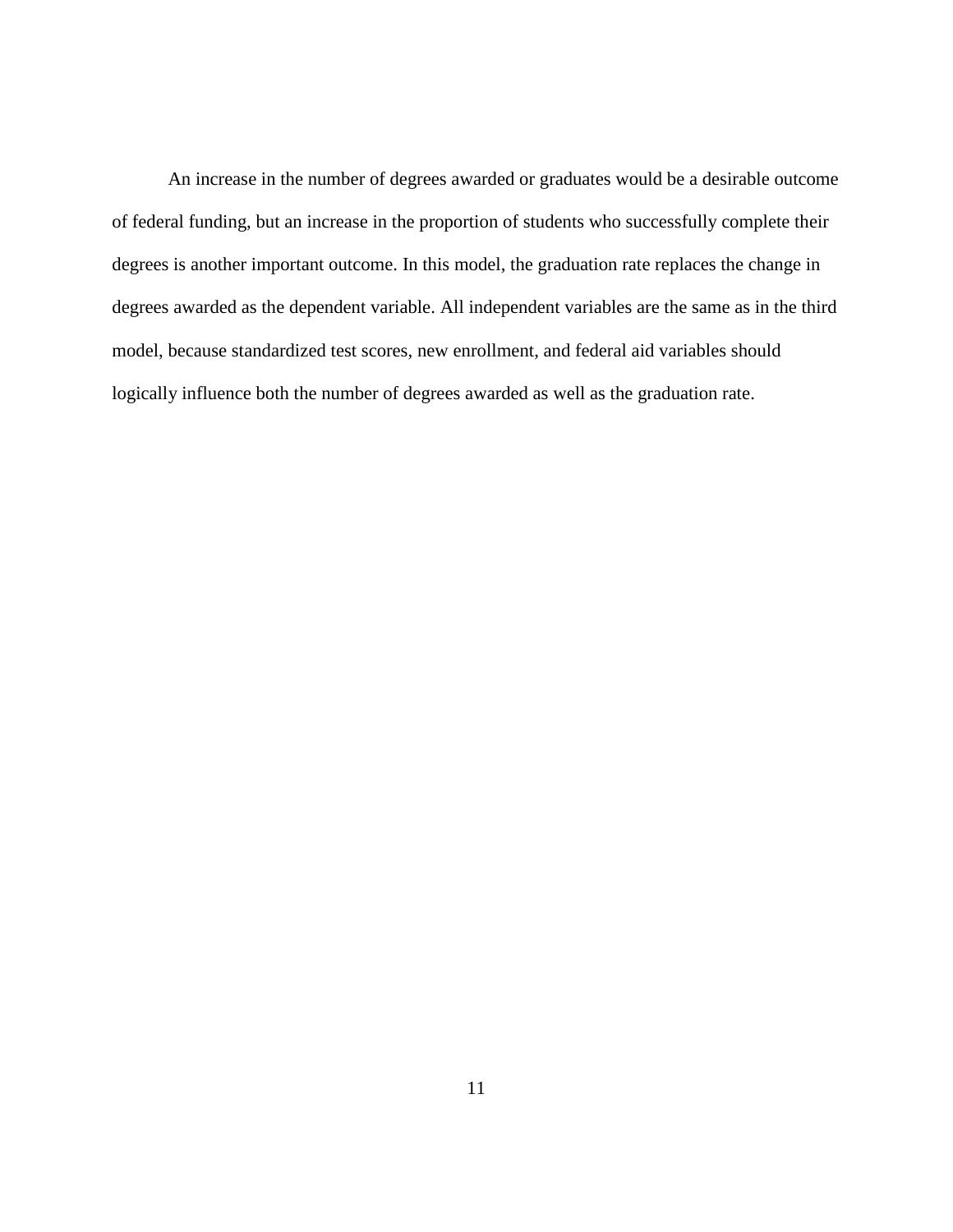## **Results**

Each regression model was estimated by ordinary least squares. Using ordinary least squares allows for meaningful interpretations of the coefficients in each model.

#### Model 1

This model shows the relationship between changes in the dollar amounts awarded in each federal funding category. The only funding variables that are statistically significant are Pell Grants and originated unsubsidized federal loans in the in-state specification, and only Pell Grants in the out-of-state specification. The graduation rate has a significant positive effect on both in-state and out-of-state tuition. The Florida binary variable has a statistically significant negative effect on in-state tuition. This model indicates that Pell Grants likely have a significant positive effect on tuition and fees, both in-state and out-of-state. It also indicates that the amount of originated unsubsidized federal loans could have a negative effect on tuition costs.

#### *In-state tuition*

Holding all else constant, a \$1000 change in Pell Grants awarded will increase in-state tuition and fees by \$0.02 on average. In more useful terms, an increase in Pell Grants by one standard deviation (\$4,702,386) is associated with a \$94.04 increase in tuition. By comparison, an increase in the graduation rate by one standard deviation is associated with a \$283.56 increase in tuition, a one point increase in the estimated median SAT/ACT score has an negative impact of \$113.79, and a one standard deviation increase in originated unsubsidized federal loans has a negative impact of approximately \$345. In-state students attending university in Florida experienced a tuition change that was about \$300 less on average than other states' in-state students. For an in-state student at a university in California during the recession, the predicted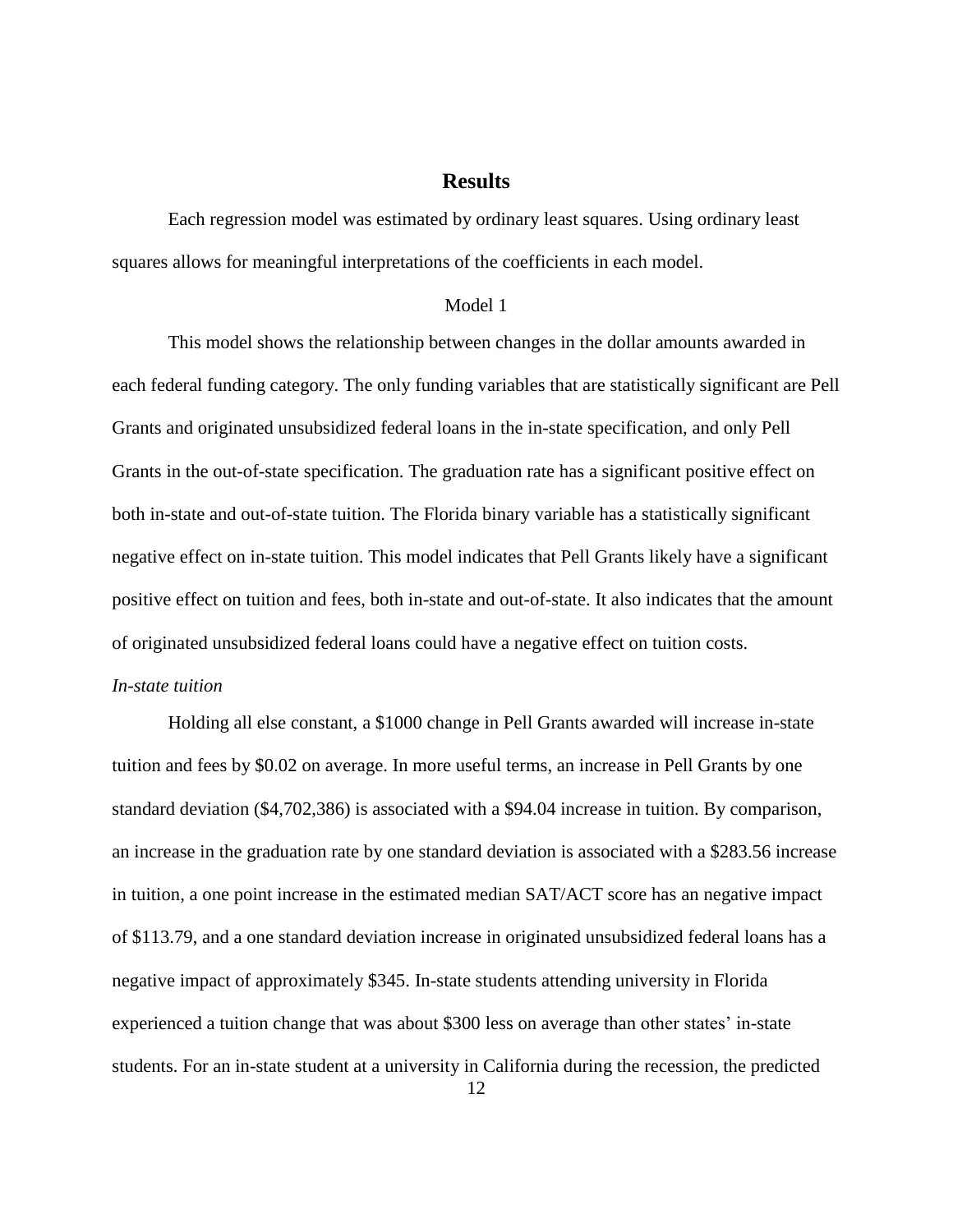increase in the change in tuition based on the average values of the control and funding variables

is approximately \$654.

Table 5. Regression results for Model 1

| Dependent variables                            | Change in-state tuition | Change out-of-state tuition |
|------------------------------------------------|-------------------------|-----------------------------|
| Constant                                       | 780.05                  | 590.65                      |
|                                                | $(2.22)*$               | (0.61)                      |
| Influences on price                            |                         |                             |
| New enrollment                                 | $-0.04$                 | $-0.05$                     |
|                                                | $(-1.59)$               | $(-0.69)$                   |
| Estimated median SAT/ACT score                 | $-0.60$                 | $-0.31$                     |
|                                                | $(-1.59)$               | $(-0.31)$                   |
| Graduation rate                                | 15.56                   | 28.68                       |
|                                                | $(5.75)$ **             | $(3.90)$ **                 |
|                                                | 17.33                   | $-175.38$                   |
| Recession binary variable                      | (0.28)                  | $(-1.03)$                   |
|                                                | $-299.54$               | $-16.34$                    |
| Florida binary variable                        | $(-2.45)$ *             | $(-0.05)$                   |
|                                                | 15.92                   | 399.18                      |
| Georgia binary variable                        | (0.14)                  | (1.27)                      |
|                                                | 58.77                   | 289.57                      |
| California binary variable                     | (0.53)                  | (0.96)                      |
| Federal grant and loan variables               |                         |                             |
|                                                | .00002                  | .00006                      |
| Change in Pell Grants                          | $(3.16)$ **             | $(3.62)$ **                 |
|                                                | $-.00002$               | .00001                      |
| Change in originated subsidized federal loans  | $(-0.75)$               | (0.14)                      |
|                                                | .00006                  | $-.000006$                  |
| Change in disbursed subsidized federal loans   | (1.84)                  | $(-0.07)$                   |
| Change in originated unsubsidized federal      | $-.00003$               | $-.00002$                   |
| loans                                          | $(-3.77)$ **            | $(-1.28)$                   |
|                                                | $-.000003$              | $-.0000007$                 |
| Change in disbursed unsubsidized federal loans | $(-1.30)$               | $(-0.11)$                   |
| $R^2$                                          | 0.36                    | 0.17                        |
| Adjusted $R^2$                                 | 0.34                    | 0.14                        |
| Prob > F                                       | 0.0000                  | 0.0000                      |

*Notes:* Numbers in parentheses are *t* statistics.

\*\* significant at 1%, \* significant at 5%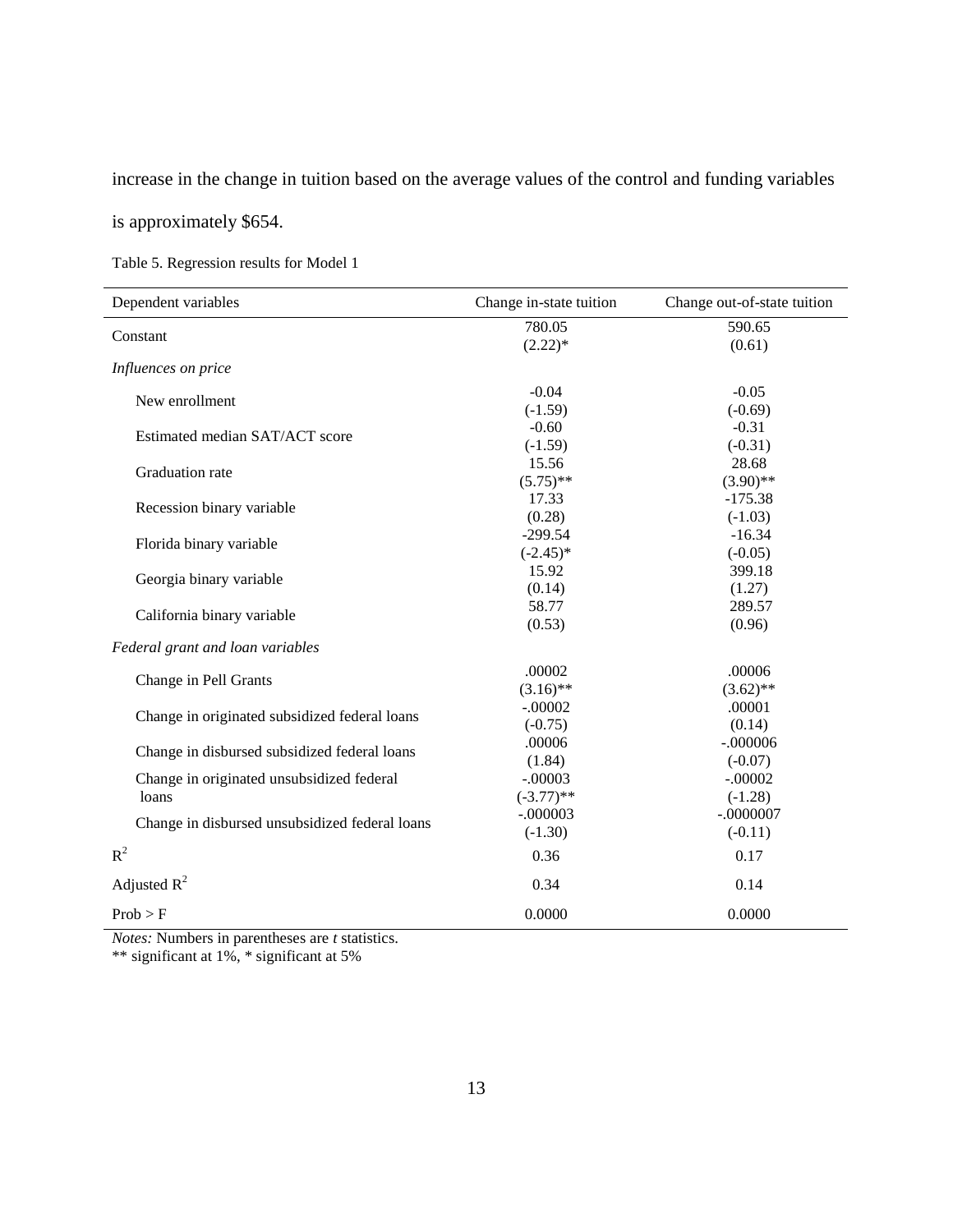#### *Out-of-state tuition*

R-squared in the out-of-state specification is .17 versus .36 in the in-state model, indicating that less of the variability in changes of out-of-state tuition and fees is accounted for by the model. For the same one standard deviation increase in Pell Grants, the impact on the change out-of-state tuition is \$235.12. The impact of a one standard deviation increase in the graduation rate is associated with a \$259.39 increase in tuition. For an out-of-state student at a university in California during the recession, the predicted change in tuition based on the average values of the control and funding variables is approximately \$1,136.

#### Model 2

In this model, the dependent variables and federal funding variables are stated as percentage changes rather than dollar changes. Several of the control variables and the Pell Grant variable are statistically significant in the in-state model. Holding all else constant, a 1% increase in the change in Pell Grants awarded is associated with a 0.18% increase in in-state tuition and fees on average. The recession binary variable and the Pell Grant variable are the only statistically significant variables in the out-of-state model. A 1% increase in the change in Pell Grants awarded is associated with a 0.11% increase in out-of-state tuition and fees.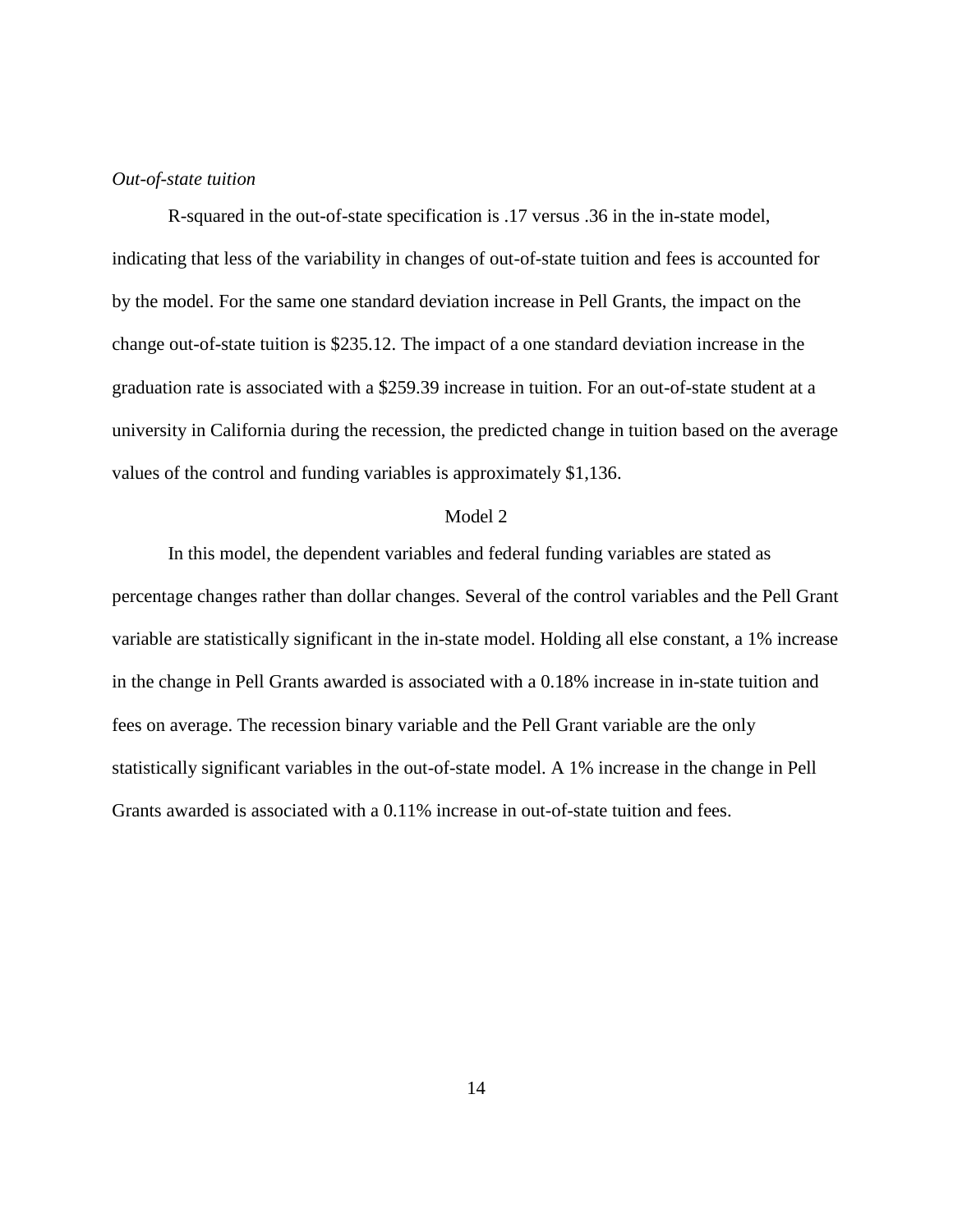| Dependent variables                       | % Change in-state | % Change out-of-state |
|-------------------------------------------|-------------------|-----------------------|
|                                           | tuition           | tuition               |
| Constant                                  | 13.83             | 4.19                  |
|                                           | (1.86)            | (0.71)                |
| Influences on price                       |                   |                       |
| New enrollment                            | $-.001$           | $-.0007$              |
|                                           | $(-2.01)$ *       | $(-1.60)$             |
| Estimated SAT/ACT score                   | .0002             | .003                  |
|                                           | (0.03)            | (0.47)                |
| Graduation rate                           | $-0.001$          | 0.02                  |
|                                           | $(-0.02)$         | (0.43)                |
| Recession binary variable                 | $-2.44$           | $-3.35$               |
|                                           | $(-1.80)$         | $(-3.12)$ **          |
| Florida binary variable                   | $-5.82$           | $-1.97$               |
|                                           | $(-2.30)$ *       | $(-0.99)$             |
| Georgia binary variable                   | $-5.54$           | 0.09                  |
|                                           | $(-2.37)*$        | (0.05)                |
| California binary variable                | $-0.90$           | 0.05                  |
|                                           | $(-0.41)$         | (0.03)                |
| Federal grant and loan variables          |                   |                       |
| % Change in Pell Grants                   | 0.18              | 0.11                  |
|                                           | $(5.38)$ **       | $(4.22)$ **           |
| % Change in originated subsidized federal | 0.002             | $-0.02$               |
| loans                                     | (0.05)            | $(-0.70)$             |
| % Change in disbursed subsidized federal  | $-0.002$          | 0.02                  |
| loans                                     | $(-0.05)$         | (0.70)                |
| % Change in originated unsubsidized       | 0.002             | $-0.003$              |
| federal loans                             | (0.05)            | (0.09)                |
| Change in disbursed unsubsidized federal  | $-0.002$          | $-0.003$              |
| loans                                     | $(-0.05)$         | $(-0.09)$             |
| $R^2$                                     | 0.15              | 0.07                  |
| Adjusted $R^2$                            | 0.12              | 0.04                  |
| Prob > F                                  | 0.0000            | 0.0166                |

Table 6. Regression results for Model 2

*Notes:* Numbers in parentheses are *t* statistics. \*\* significant at 1%, \* significant at 5%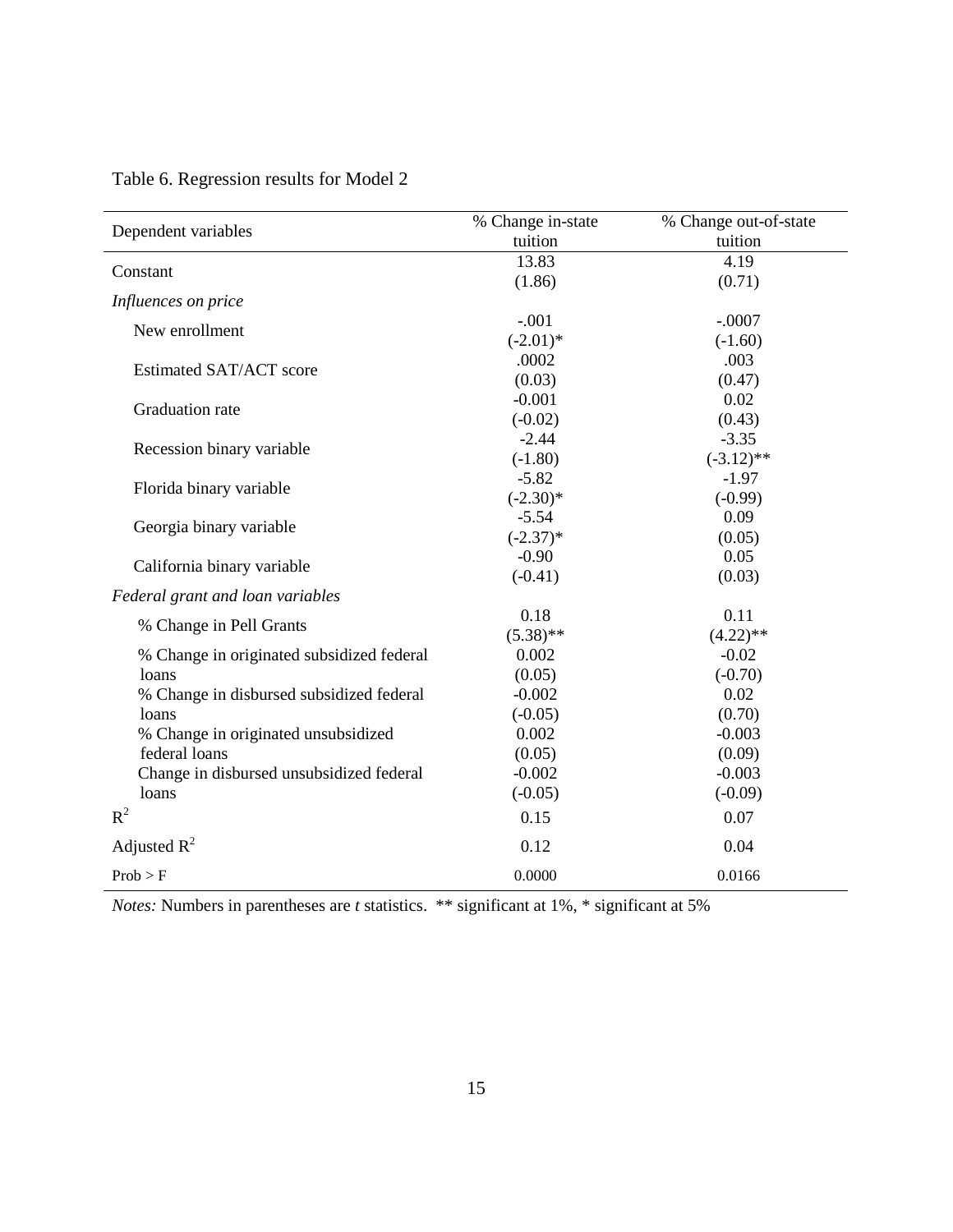#### Model 3

The third model uses the change in number of degrees awarded as the dependent variable. The average change in enrollment and the average change in originated and disbursed subsidized loans over four years are the statistically significant independent variables in this model.

Table 7. Regression result for Model 3

| Dependent variable                                   | Change in degrees awarded |
|------------------------------------------------------|---------------------------|
| Constant                                             | 509.71<br>(1.29)          |
| Number of graduates                                  |                           |
| Avg. enrollment change                               | .26<br>$(2.88)$ **        |
| Avg. estimated SAT/ACT score                         | $-0.62$<br>$(-1.63)$      |
| Federal grant and loan variables                     |                           |
| Avg. change in Pell Grants                           | $-.00007$<br>$(-1.58)$    |
| Avg. change in originated subsidized federal loans   | $-.001$<br>$(-7.28)$ **   |
| Avg. change in disbursed subsidized federal loans    | .001<br>$(6.46)$ **       |
| Avg. change in originated unsubsidized federal loans | $-.00004$<br>$(-1.07)$    |
| Avg. change in disbursed unsubsidized federal loans  | .00002<br>(1.03)          |
| $R^2$                                                | 0.31                      |
| Adjusted $R^2$                                       | 0.29                      |
| Prob > F                                             | 0.0000                    |

*Notes:* Numbers in parentheses are *t* statistics.

\*\* significant at 1%, \* significant at 5%

Holding all else constant, a one standard deviation increase in the average change in enrollment, or approximately 584 new full-time students, is associated with 152 additional degrees awarded on average. Pell Grants and the unsubsidized federal loans variables do not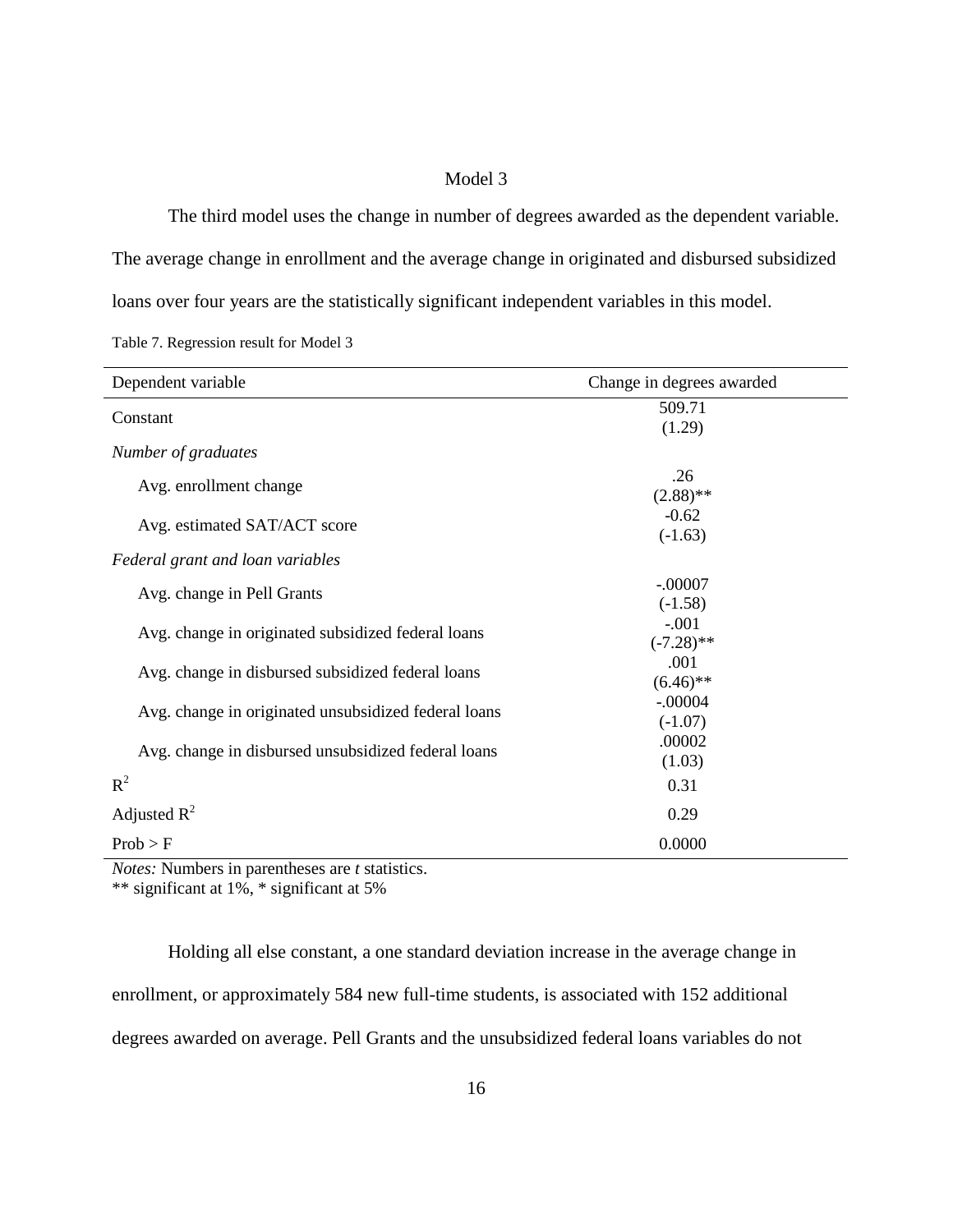have statistically significant effects on the change in degrees awarded. Holding all else constant, a one standard deviation increase in the originated subsidized loans variable (\$2,334,922) is estimated to cause a decrease in the change in number of degrees awarded of 2,335 on average. However, the disbursed subsidized loan coefficient is positive and a one standard deviation increase (\$2,446,922) is associated with a 2,447 increase in the change in degrees awarded.

#### Model 4

The fourth model explains 80% of the variability in the 4-year graduation rate. The statistically significant variables are the estimated median SAT/ACT score and Pell Grants. Table 8. Regression results for Model 4

| Dependent variable                                   | 4-year graduation rate       |
|------------------------------------------------------|------------------------------|
| Constant                                             | $-113.5653$<br>$(-20.84)$ ** |
| Number of graduates                                  |                              |
| Avg. enrollment change                               | .0003<br>(0.25)              |
| Avg. estimated median SAT/ACT score                  | 0.13<br>$(25.23)$ **         |
| Federal grant and loan variables                     |                              |
| Avg. change in Pell Grants                           | .000002<br>$(2.66)$ **       |
| Avg. change in originated subsidized federal loans   | $-.000003$<br>$(-1.14)$      |
| Avg. change in disbursed subsidized federal loans    | .000002<br>(0.74)            |
| Avg. change in originated unsubsidized federal loans | $-.0000006$<br>$(-1.32)$     |
| Avg. change in disbursed unsubsidized federal loans  | .00000002<br>(0.10)          |
| $R^2$                                                | 0.80                         |
| Adjusted $R^2$                                       | 0.79                         |
| Prob > F                                             | 0.0000                       |

*Notes:* Numbers in parentheses are *t* statistics.

<sup>\*\*</sup> significant at 1%, \* significant at 5%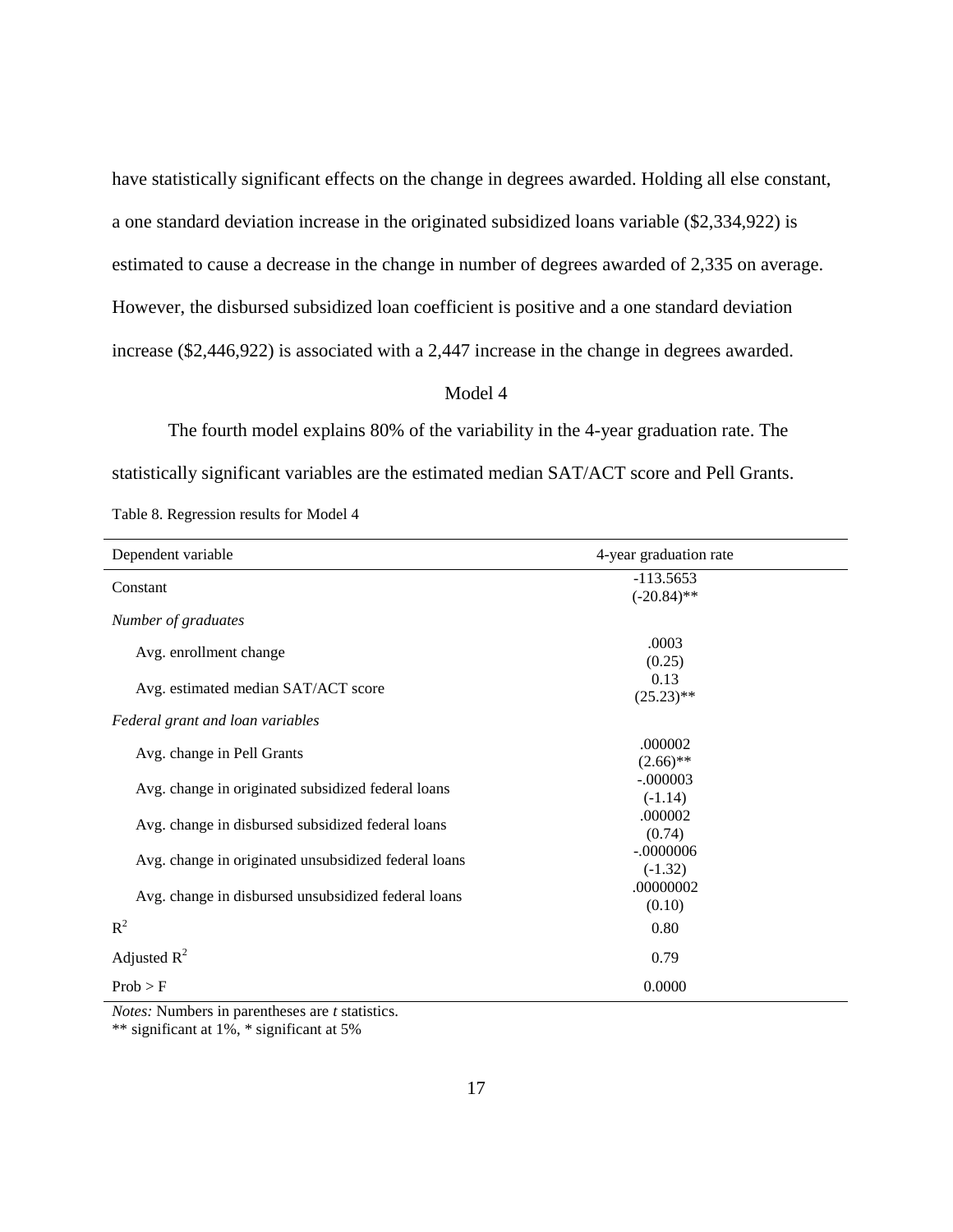All else constant, a one standard deviation increase in Pell Grants (\$2,635,308) is associated with a 5.27% increase in the 4-year graduation rate. The third model shows that Pell Grants do not affect the change in number of degrees awarded, but in this model, it appears that they do positively affect the proportion of students who graduate within four years. For comparison, a one standard deviation increase in the average estimated median SAT/ACT score is estimated to have a 15.02% increase in the graduation rate.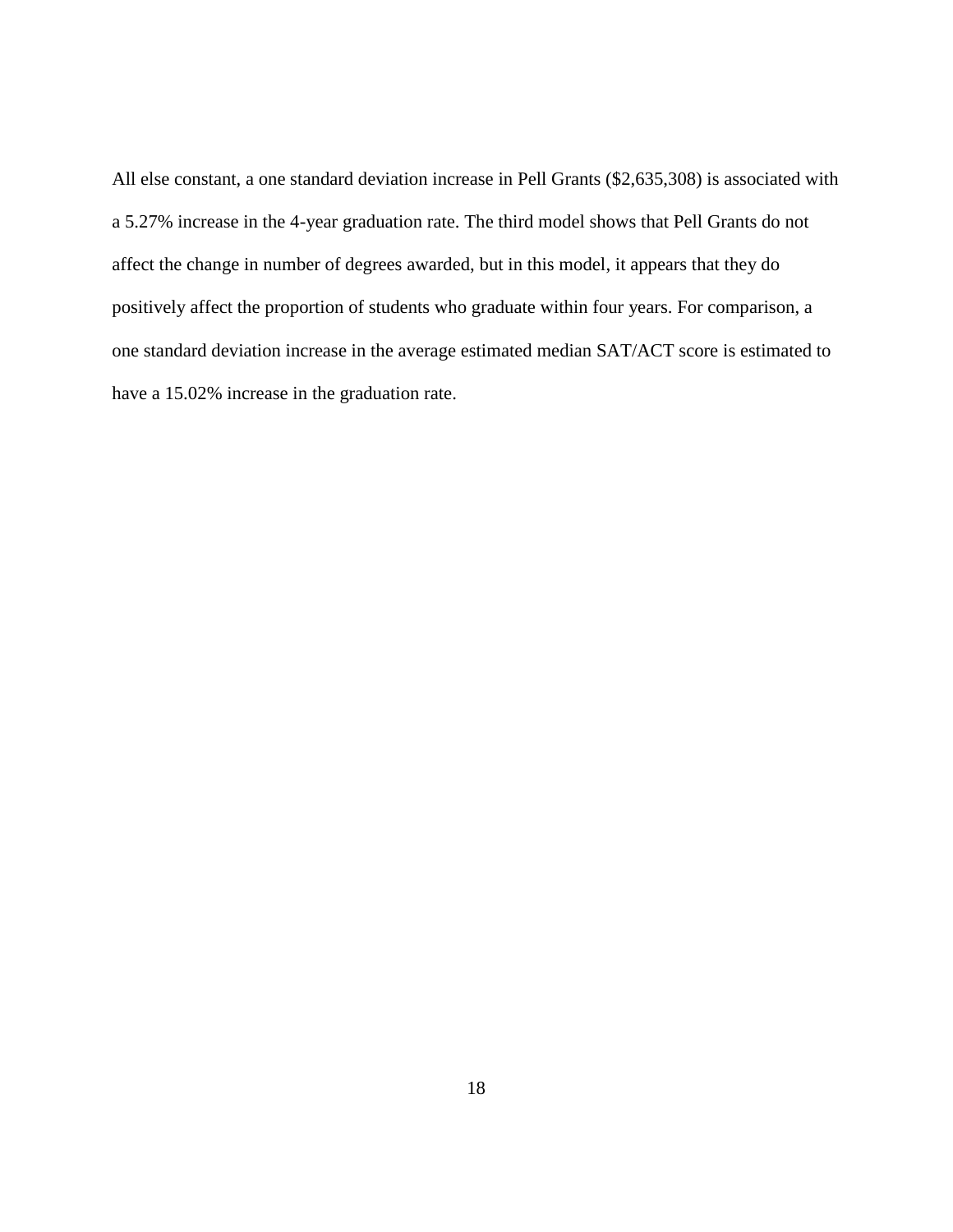## **Conclusion**

These results are subject to a number of limitations, including omitted variables, the lack of reported data on some variables, and the form of the third model.

#### Possibility of Omitted Variables

The results of this study could be subject to omitted variable bias. For example, it is very likely that the Hope and Lifetime Learning tax credits implemented in 1997 have a significant effect on tuition prices. The dollar amount of these credits that are claimed currently exceeds that of the Pell Grant program. The data on which students are claiming these credits and at which universities they are used is not available at a level that would be useful. The IRS reports the number and amount of these tax credits claimed by income level, but there is no university or student level data.

Some previous studies have also included much larger regressions that include many variables the researchers think could be significant. Due to the smaller scope of this paper relative to other research on this topic such as the NCES study, not all of the possible independent variables could be collected.

#### Dropped Observations in Second Model

Because some percentage changes in the federal loan variables could not be calculated, the sample size is smaller than the sample from Model 1. Additionally, the observations that had to be dropped often represented large changes in the federal loan variables due to the increase from zero loan dollars in the previous year to a greater number the next year. Although it allowed for a useful percentage comparison, it resulted in a loss of information that likely affected the quality of the model.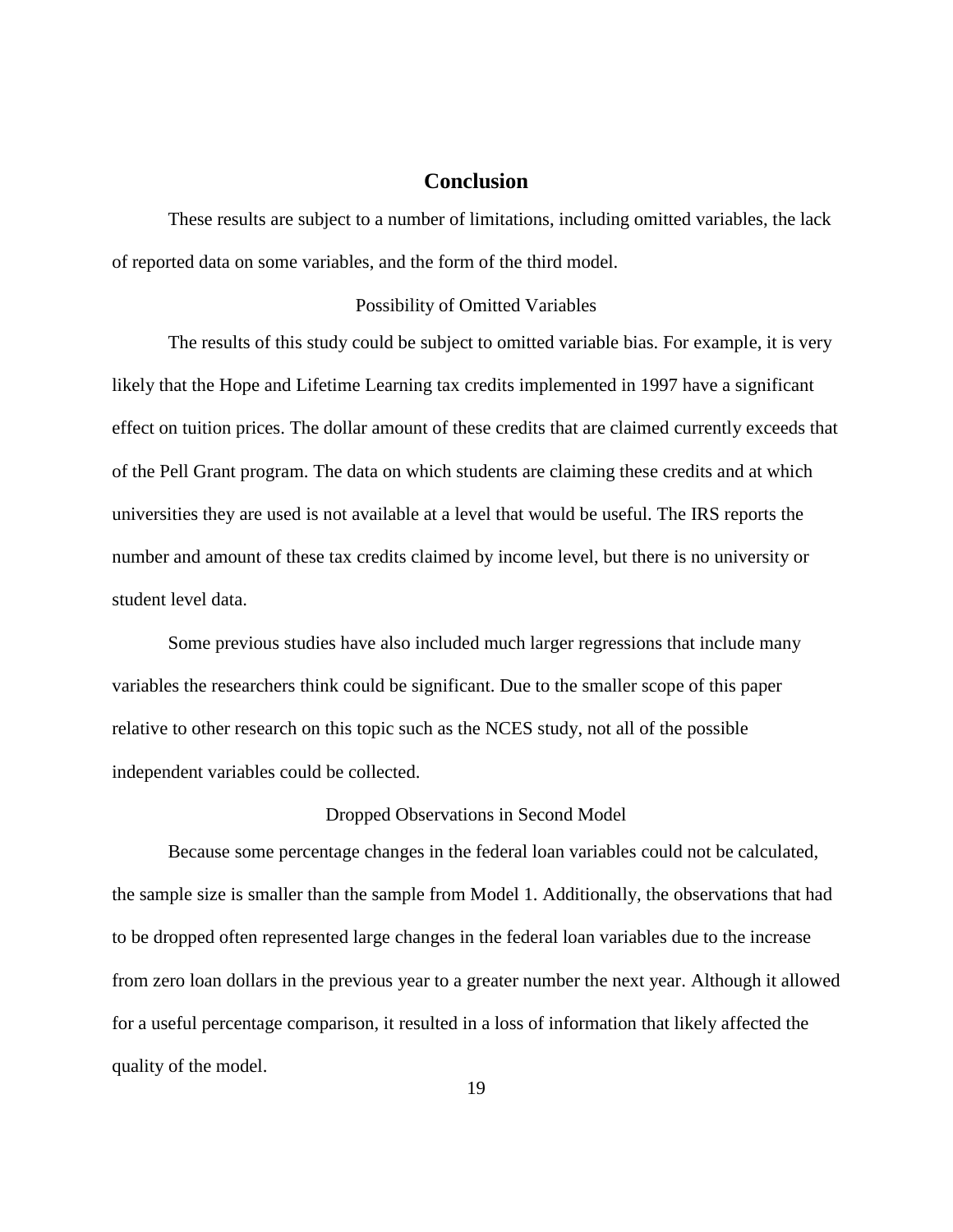#### Limited Sample

Due to the smaller scope of this paper and in order to collect more years of data, the states included were limited to four. This could limit the ability of the results to be applied in other states, depending on a variety of factors that could differ from this sample. For example, political conditions generally differ by state and can affect how public universities set tuition.

#### Evaluation of Results

This study found that changes in Pell Grant amounts may have a statistically significant and positive effect on the change in both in-state and out-of-state tuition and fees. The change in originated unsubsidized loans may have a negative effect on the change in in-state tuition and fees. The regression results are not necessarily contradictory to the findings of the previous research on this topic. The 2001 NCES study was only able to observe financial aid variables for the 1997-98 and 1998-99 academic years. It is possible that the increase in observed years in this study could account for the significant positive effect of changes in Pell Grants on changes in both in-state and out-of-state tuition from the first model, as well as the second model's positive Pell Grant coefficient. However, contrary to the 2004 Rizzo and Ehrenberg study the Pell Grant coefficient in the first model was significant and was larger for the out-of-state specification than the for in-state specification. Differences in the samples used could potentially explain that difference, as only flagship universities in all states were studied in the 2004 paper and the time periods studied do not overlap. The estimation results from the first model also indicated that the amount of originated unsubsidized federal loans could have a negative effect on in-state tuition rates.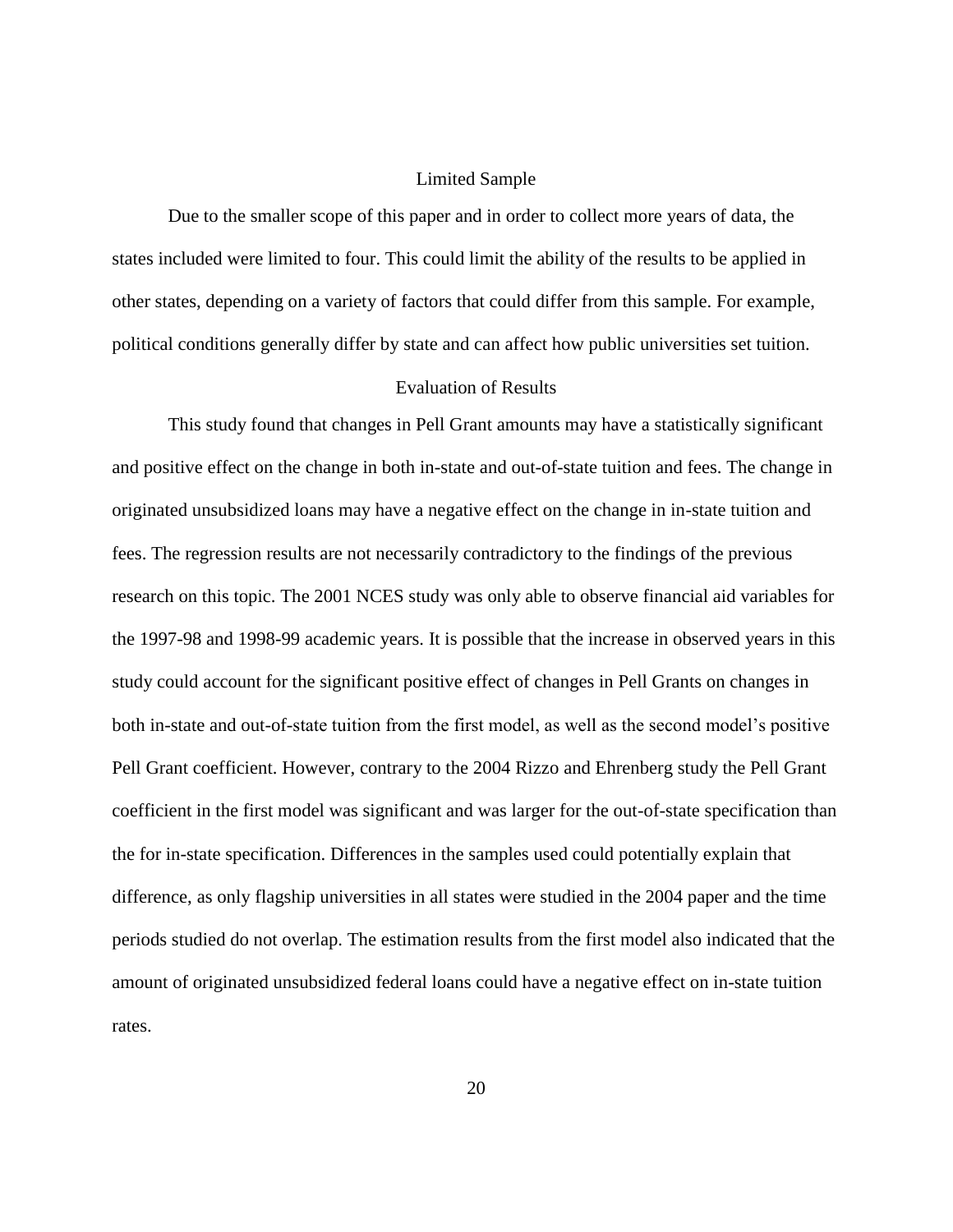The change in the number of degrees awarded appears to be positively affected by the average change in enrollment and change in the disbursed amount of subsidized loans, and negatively affected by the originated amount of subsidized loans. This shows that increases in the dollar amount of loans that are given out may contribute to more students graduating.

As far as improving the percentage of students who complete their degree in four years, Pell Grants and standardized test scores have significant effects. This result indicates that if encouraging higher rates of college completion is the primary objective of federal aid, Pell Grants may be the most effective option. However, the other models suggested that Pell Grants are the type of federal aid that affect tuition increases the most. A more complete set of data including more states and other federal programs like higher education tax credits could further clarify which types of aid affect tuition costs the most, and which are the most effective at encouraging higher graduation rates and numbers of graduates.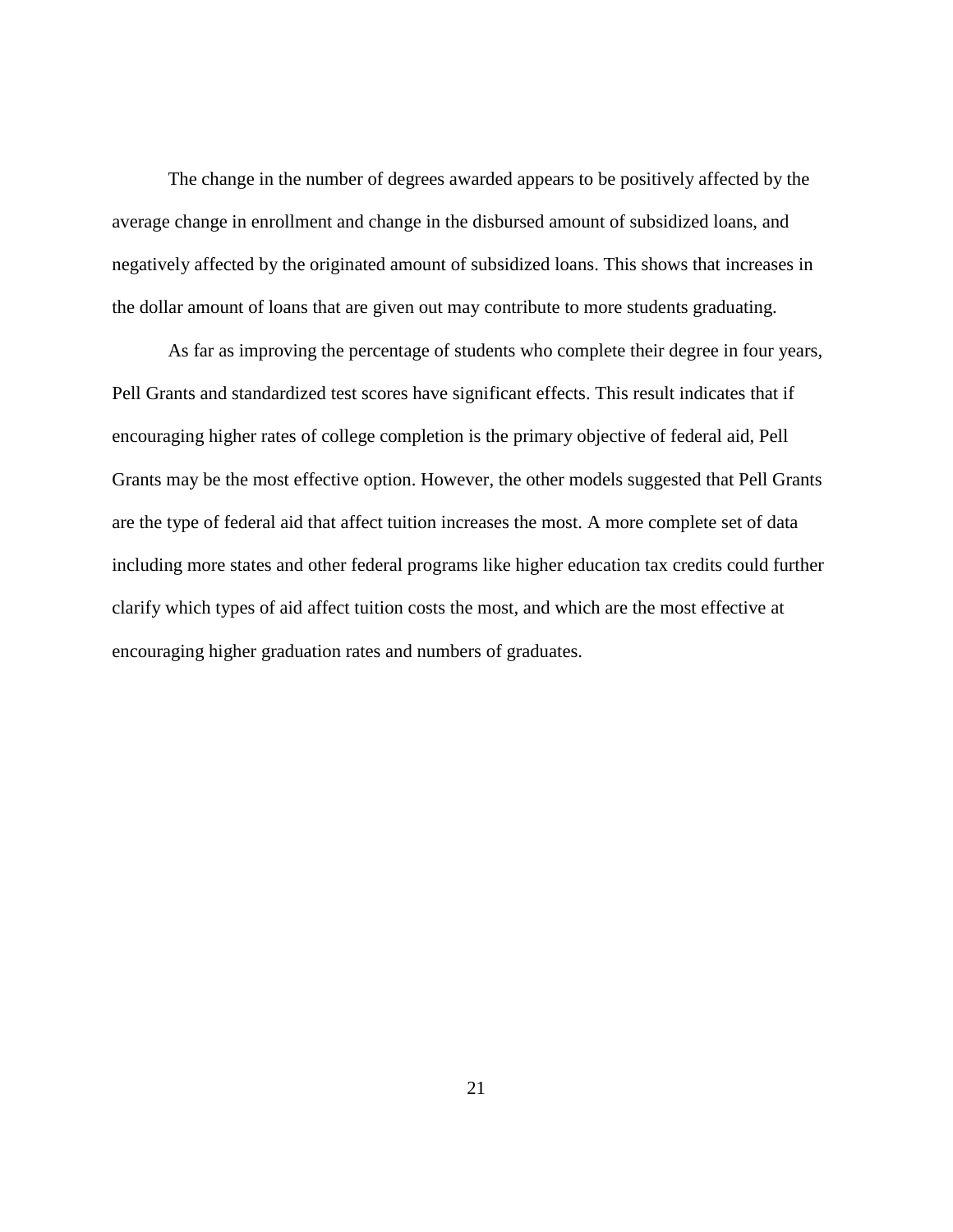**Appendix A: Model 1 and 2 Sample Details**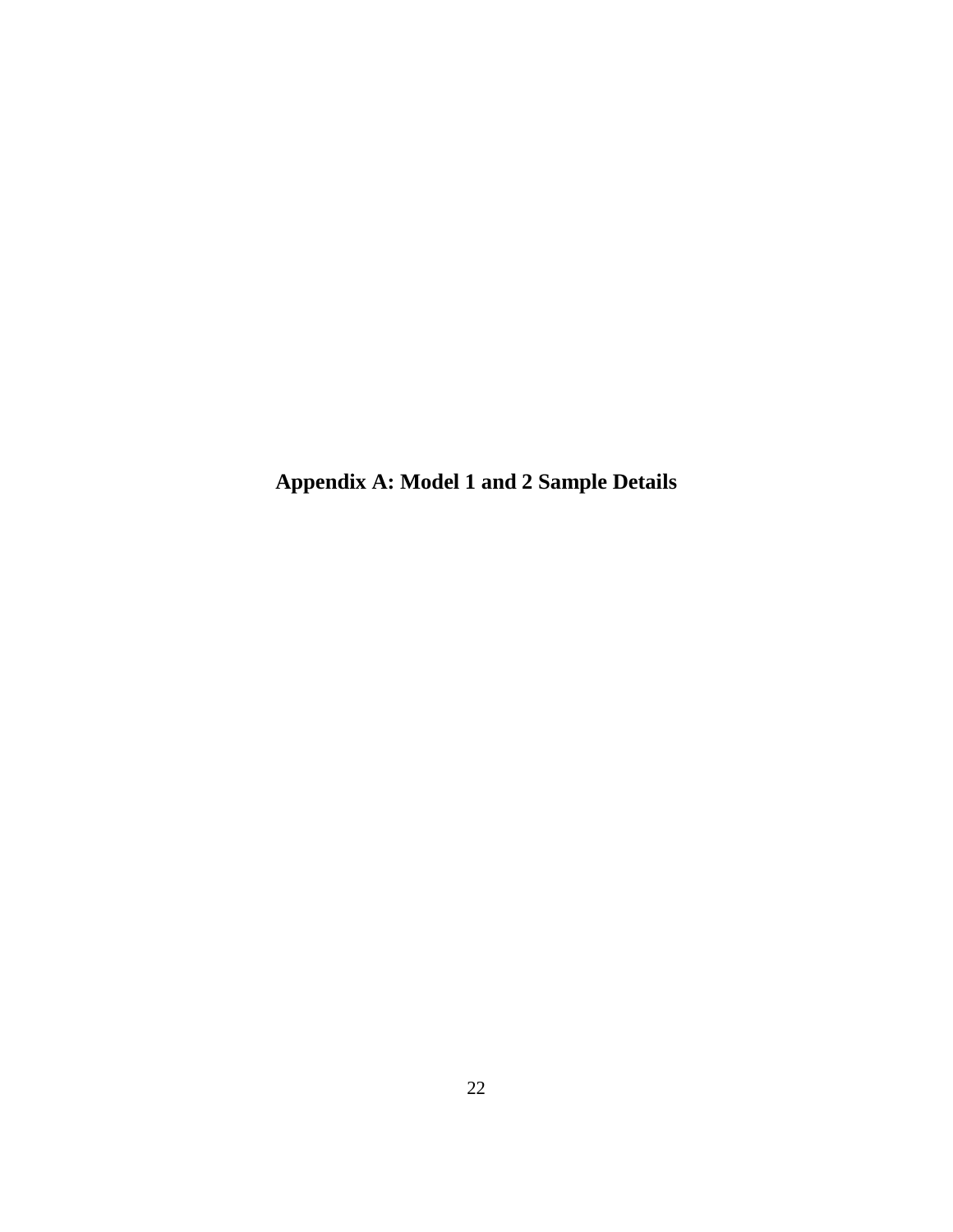| <b>University Name</b>                       | Model 1<br>Observation years | Model 2<br>Observation years |
|----------------------------------------------|------------------------------|------------------------------|
| <b>Albany State University</b>               | 2002-2011                    | 2002-2011                    |
| Arizona State University                     | 2002-2011                    | 2002-2011                    |
| California State University, Bakersfield     | 2002-2011                    | 2002-2011                    |
| California State University, Channel Islands | 2010-2011                    | 2011                         |
| California State University, Chico           | 2002-2011                    | 2002-2011                    |
| California State University, Dominguez Hills | 2002-2011                    | 2002-2011                    |
| California State University, East Bay        | 2009-2011                    | 2010-2011                    |
| California State University, Fresno          | 2011                         | 2011                         |
| California State University, Fullerton       | 2011                         | 2011                         |
| California State University, Long Beach      | 2009-2011                    | 2010-2011                    |
| California State University, Los Angeles     | 2003-2011                    | 2003-2011                    |
| California State University, Monterey Bay    | 2010-2011                    | 2010-2011                    |
| California State University, Northridge      | 2009-2011                    | 2010-2011                    |
| California State University, Sacramento      | 2002-2005,                   | 2002-2005,                   |
|                                              | 2009-2011                    | 2009-2011                    |
| California State University, San Bernardino  | 2002-2011                    | 2002-2011                    |
| California State University, San Marcos      | 2002-2011                    | 2002-2011                    |
| California State University, Stanislaus      | 2011                         | 2011                         |
| <b>Clayton State University</b>              | 2010-2011                    | 2010-2011                    |
| <b>Columbus State University</b>             | 2002-2011                    | 2002-2011                    |
| Florida Agricultural & Mechanical University | 2002-2005,<br>2010-2011      | 2002-2005,<br>2010-2011      |
| Florida Atlantic University                  | 2011                         | 2011                         |
| Florida Gulf Coast University                | 2009-2011                    | 2010-2011                    |
| Florida International University             | 2009-2011                    | 2009-2011                    |
| Florida State University                     | 2009-2011                    | 2009-2011                    |
| Fort Valley State University                 | 2002                         | 2002,                        |
|                                              | 2009-2011                    | 2009-2011                    |
| Georgia College & State University           | 2002-2011                    | 2002-2008,                   |
| Georgia Institute Of Technology              | 2009-2011                    | 2010-2011<br>2009-2011       |
| Georgia Southern University                  | 2002-2011                    | 2002-2011                    |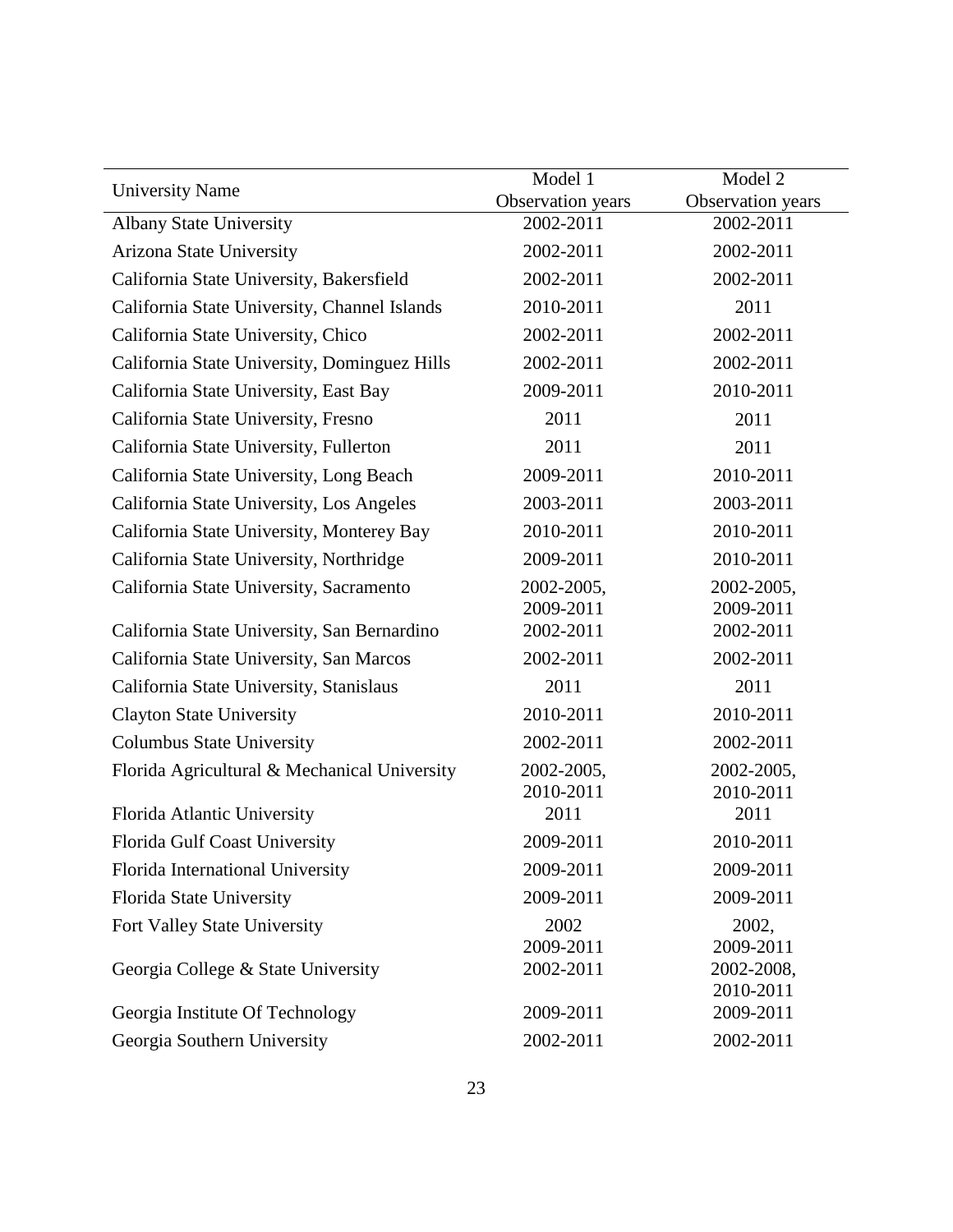| Georgia Southwestern State University    | 2011      | 2011      |
|------------------------------------------|-----------|-----------|
| Georgia State University                 | 2002-2011 | 2002-2011 |
| Humboldt State University                | 2002-2011 | 2002-2011 |
| Kennesaw State University                | 2009-2011 | 2010-2011 |
| New College Of Florida                   | 2011      | 2011      |
| North Georgia College & State University | 2010-2011 | 2010-2011 |
| Northern Arizona University              | 2002-2011 | 2002-2011 |
| San Diego State University               | 2002-2011 | 2002-2011 |
| San Francisco State University           | 2002-2011 | 2002-2011 |
| San Jose State University                | 2011      | 2011      |
| Savannah State University                | 2002-2008 | 2002-2008 |
| Sonoma State University                  | 2002-2011 | 2002-2011 |
| Southern Polytechnic State University    | 2011      | 2011      |
| University Of Arizona                    | 2011      | 2011      |
| University Of California, Berkeley       | 2002-2011 | 2002-2011 |
| University Of California, Davis          | 2002-2011 | 2002-2011 |
| University Of California, Irvine         | 2002-2011 | 2002-2011 |
| University Of California, Los Angeles    | 2009-2011 | 2010-2011 |
| University Of California, Merced         | 2011      | 2011      |
| University Of California, Riverside      | 2002-2011 | 2002-2011 |
| University Of California, San Diego      | 2010-2011 | 2010-2011 |
| University Of California, Santa Barbara  | 2002-2011 | 2002-2011 |
| University Of California, Santa Cruz     | 2002-2011 | 2002-2011 |
| University Of Central Florida            | 2009-2011 | 2010-2011 |
| University Of Florida                    | 2002-2011 | 2002-2011 |
| University Of Georgia                    | 2002-2011 | 2002-2011 |
| University Of North Florida              | 2009-2011 | 2010-2011 |
| University Of South Florida              | 2009-2011 | 2010-2011 |
| University Of West Florida               | 2002-2011 | 2002-2011 |
| University Of West Georgia               | 2002-2011 | 2002-2011 |
| Valdosta State University                | 2002-2011 | 2002-2011 |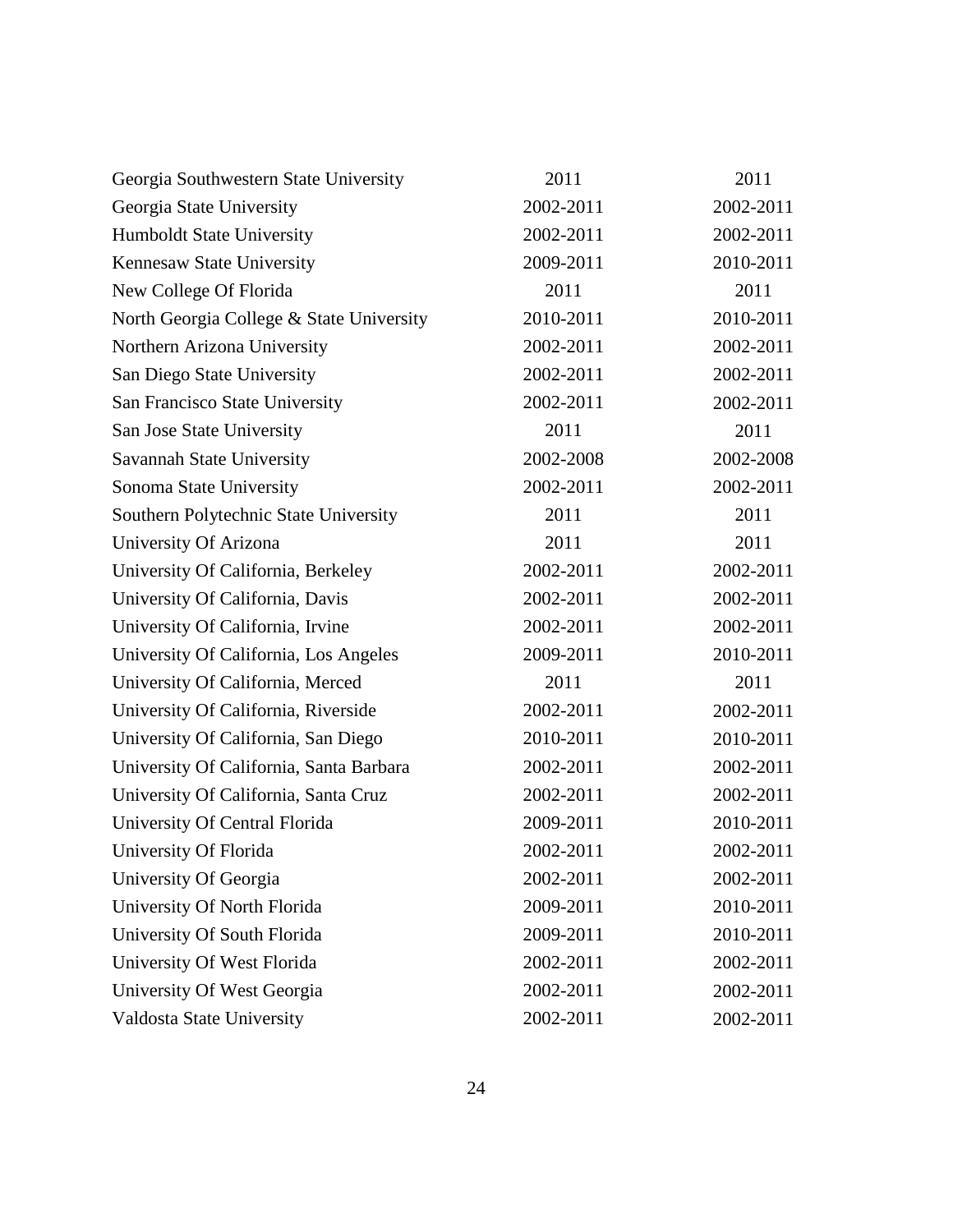**Appendix B: Model 3 and 4 Sample Details**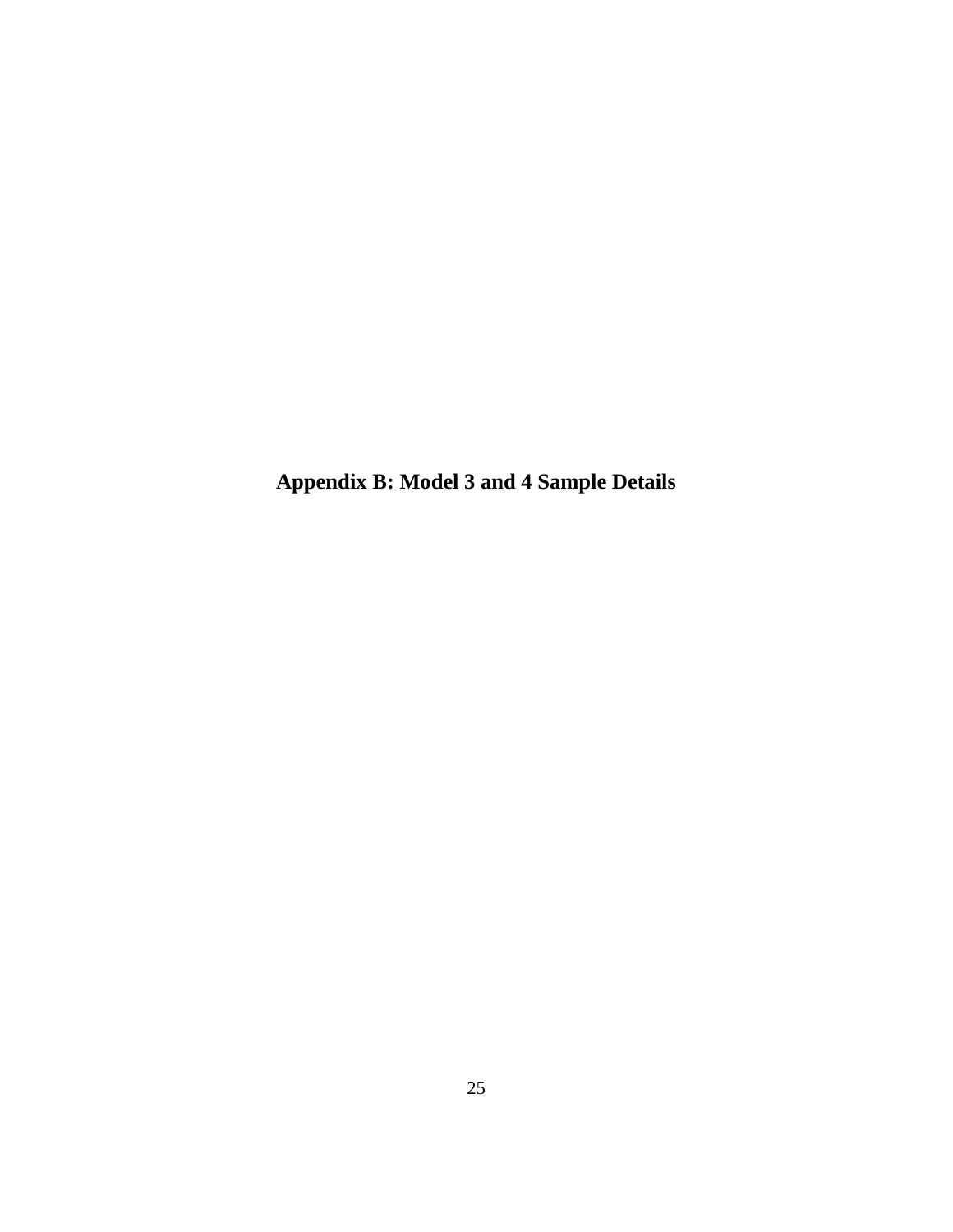| <b>University Name</b>                       | Model 3 and 4<br>Observation years |  |
|----------------------------------------------|------------------------------------|--|
| <b>Albany State University</b>               | 2005-2011                          |  |
| Arizona State University                     | 2005-2011                          |  |
| California State University, Bakersfield     | 2005-2011                          |  |
| California State University, Chico           | 2005-2011                          |  |
| California State University, Dominguez Hills | 2005-2011                          |  |
| California State University, Los Angeles     | 2006-2011                          |  |
| California State University, Sacramento      | 2005                               |  |
| California State University, San Bernardino  | 2005-2011                          |  |
| California State University, San Marcos      | 2005-2011                          |  |
| <b>Columbus State University</b>             | 2005-2011                          |  |
| Florida Agricultural & Mechanical University | 2005                               |  |
| Fort Valley State University                 | 2011                               |  |
| Georgia College & State University           | 2005-2011                          |  |
| Georgia Southern University                  | 2005-2011                          |  |
| Georgia State University                     | 2005-2011                          |  |
| <b>Humboldt State University</b>             | 2005-2011                          |  |
| Northern Arizona University                  | 2005-2011                          |  |
| San Diego State University                   | 2005-2011                          |  |
| San Francisco State University               | 2005-2011                          |  |
| Savannah State University                    | 2005-2008                          |  |
| Sonoma State University                      | 2005-2011                          |  |
| University Of California, Berkeley           | 2005-2011                          |  |
| University Of California, Davis              | 2005-2011                          |  |
| University Of California, Irvine             | 2005-2011                          |  |
| University Of California, Riverside          | 2005-2011                          |  |
| University Of California, Santa Barbara      | 2005-2011                          |  |
| University Of California, Santa Cruz         | 2005-2011                          |  |
| University Of Florida                        | 2005-2011                          |  |
| University Of Georgia                        | 2005-2011                          |  |
| University Of West Florida                   | 2005-2011                          |  |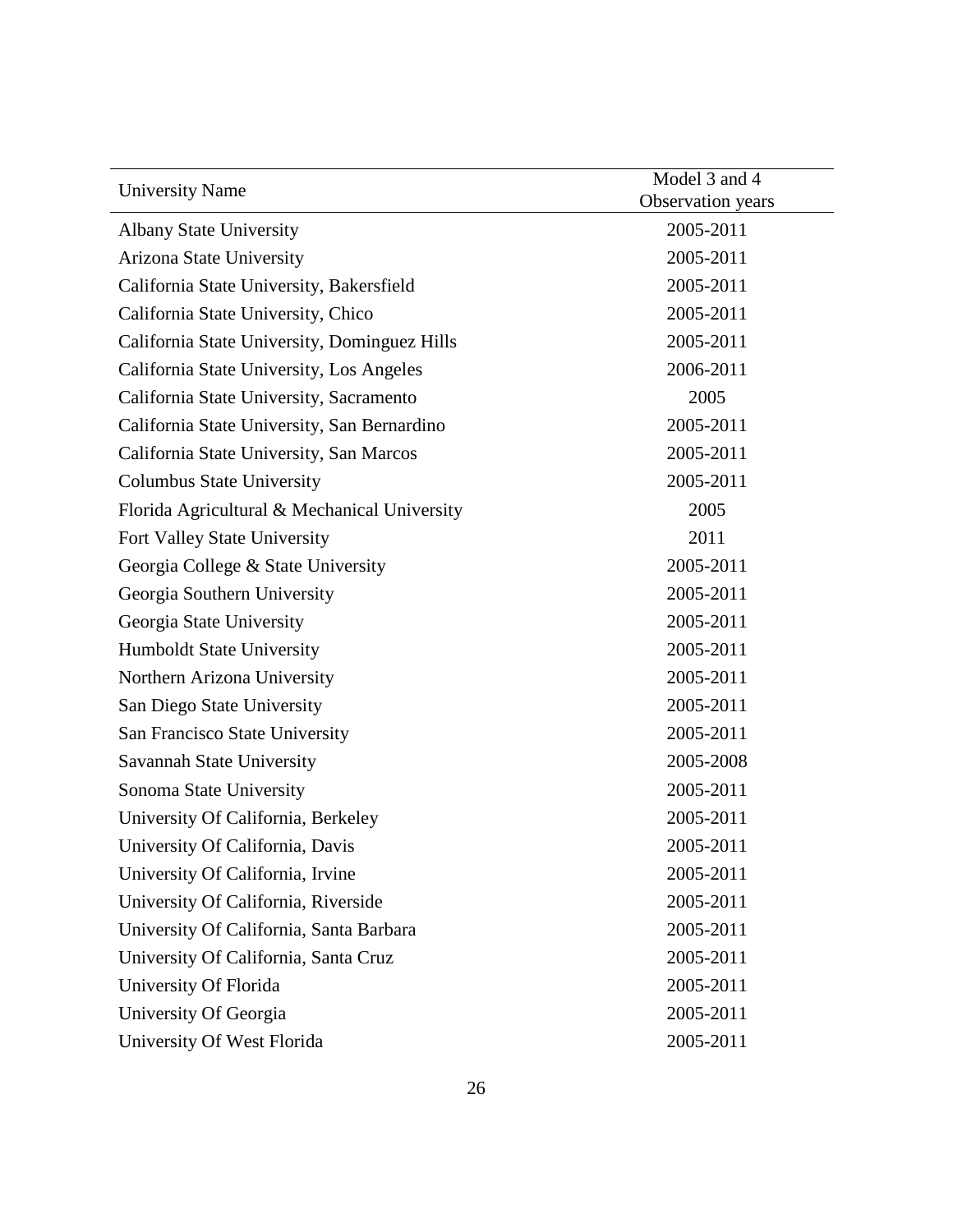University Of West Georgia 2005-2011 Valdosta State University 2005-2011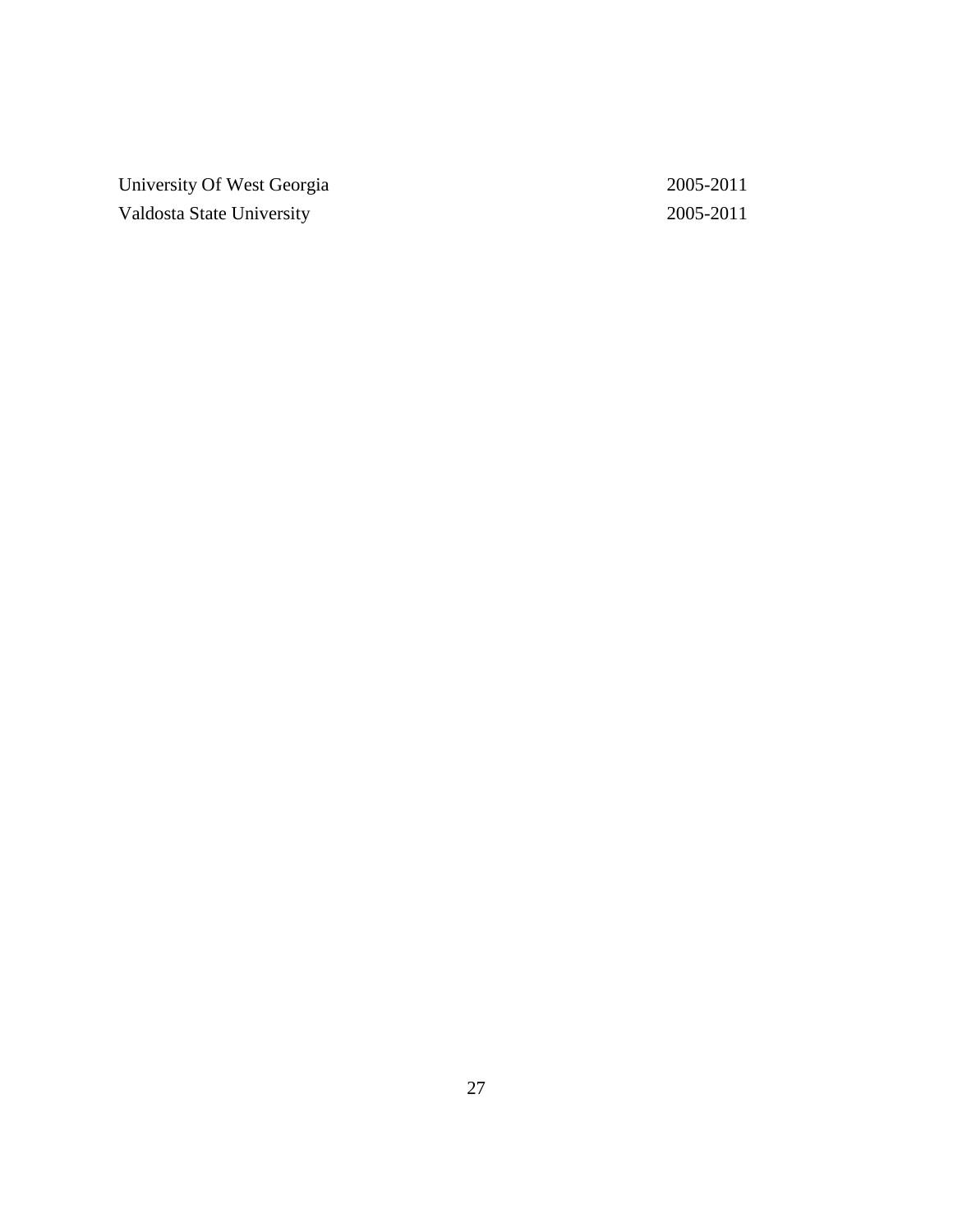#### **References**

Bennett, William J. "Our Greedy Colleges." *New York Times.* 1987.

http://www.nytimes.com/1987/02/18/opinion/our-greedy-colleges.html

Cellini, Stephanie R. and Claudia Goldin. "Does Federal Student Aid Raise Tuition? New Evidence On For-Profit Colleges." *National Bureau Of Economic Research.* 2012. http://www.nber.org/papers/w17827

"College Results Online." *The Education Trust.* 2012. http://www.collegeresults.org/

- Cunningham, Alisa F., et al. "Study of College Costs and Prices, 1988–89 to 1997–98." *National Center for Education Statistics*. 2001. http://nces.ed.gov/pubs2002/2002157.pdf
- Federal Student Aid. "Title IV Program Volume Reports." *US Department of Education.* 2012. http://studentaid.ed.gov/about/data-center/student/title-iv
- Federal Student Aid. "Types of Aid." *US Department of Education.* 2012. http://studentaid.ed.gov/about/data-center/student/title-iv
- Gillen, Andrew. "Introducing Bennett Hypothesis 2.0." *The Center for College Affordability and Productivity.* 2012.

http://centerforcollegeaffordability.org/uploads/Introducing\_Bennett\_Hypothesis\_2.pdf

- Institute of Education Sciences, National Center for Education Statistics. "IPEDS Data Center." *US Department of Education*. 2012. http://nces.ed.gov/ipeds/datacenter/
- Rizzo, Michael J. and Ronald Ehrenberg. "Resident and Nonresident Tuition and Enrollment at Flagship State Universities." *National Bureau of Economic Research.* 2004. http://www.nber.org/papers/w9516